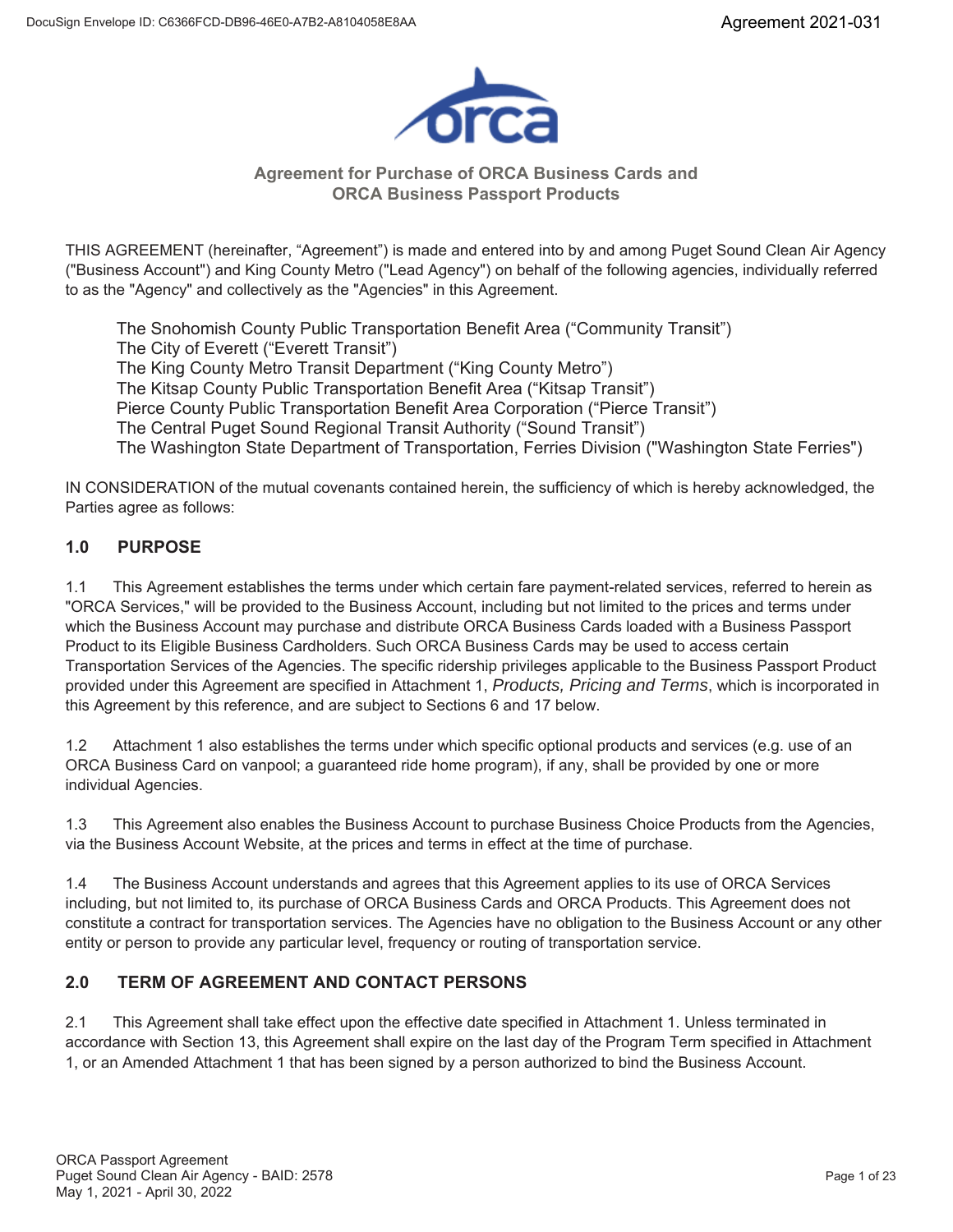2.2 The Business Account shall designate a Primary Contact Person in Attachment 2, *Designated Representatives,* which is incorporated in this Agreement by this reference. This Primary Contact Person shall be responsible for managing the Business Account's roles and responsibilities under this Agreement. A Secondary Contact Person shall also be designated in Attachment 2. The Lead Agency may communicate with and rely upon either the Primary or Secondary Contact Person on matters relating to this Agreement.

## **3.0 DEFINITIONS**

3.1 *Business Account*. The employer, educational or human services institution, government agency or other entity that has entered into this Agreement enabling it to purchase ORCA Business Cards and ORCA Products for distribution to their employees, students, clients or other constituency.

3.2 *Business Account Website*. The website used by the Business Account to manage its account, currently at orcacard.biz.

3.3 *Business Choice Products*. The ORCA Products that may be purchased at retail prices to supplement the ORCA Business Passport Product for one or more Business Cardholders (e.g. a WSF monthly pass)

3.4 *Business Cardholder(s) or Cardholder(s)*. The individual(s) who are eligible to receive an ORCA Business Card from the Business Account. The eligibility requirements for Business Cardholders are more fully defined in Attachment 3, *Eligible Business Cardholders,* which is incorporated in this Agreement by this reference.

3.5 *Business Passport Product*. The ORCA Product loaded on the Business Account's ORCA Business Cards under this Agreement that provides the Business Cardholders an unlimited right-to-ride the regularly scheduled Transportation Services of, or operated by, certain Agencies to the extent specified in Attachment 1.

3.6 *Card Block*. An ORCA system process that culminates in invalidating an ORCA Business Card.

3.7 *Lead Agency*. The Agency that entered into this Agreement on behalf of itself and the other Agencies and that is responsible for administration of this Agreement on behalf of the Agencies, including invoicing, contract modifications and renewals, and ORCA system support.

3.8 *ORCA*. The trademarked name of the system that enables use of a common fare card on the public transportation services provided by any of the Agencies.

3.9 *ORCA Business Card (or "Business Card")*. An ORCA fare card issued to a Business Account to enable the loading of ORCA Products for use by a Cardholder to whom it was distributed by the Business Account to access Transportation Services as specified in Attachment 1.

3.10 *ORCA Products*. Any transit fare payment mechanism or electronic voucher offered for sale within the ORCA system by any of the Agencies. Examples include, but are not limited to, monthly or period pass, E-purse, and electronic voucher.

3.11 *ORCA Services*. The materials and services that may be provided, from time to time, under the ORCA program, including but not limited to the ORCA Business Cards, ORCA Products, ORCA Websites, data, information, and any equipment, systems and services related to the ORCA program.

3.12 *Parties*. The Business Account and the Agencies (which include the Lead Agency) may be collectively referred to as "Parties."

3.13 *Primary Contact Person*. The individuals identified as the primary contact points for the Lead Agency and the Business Account, as listed in Attachment 2 or as modified from time to time.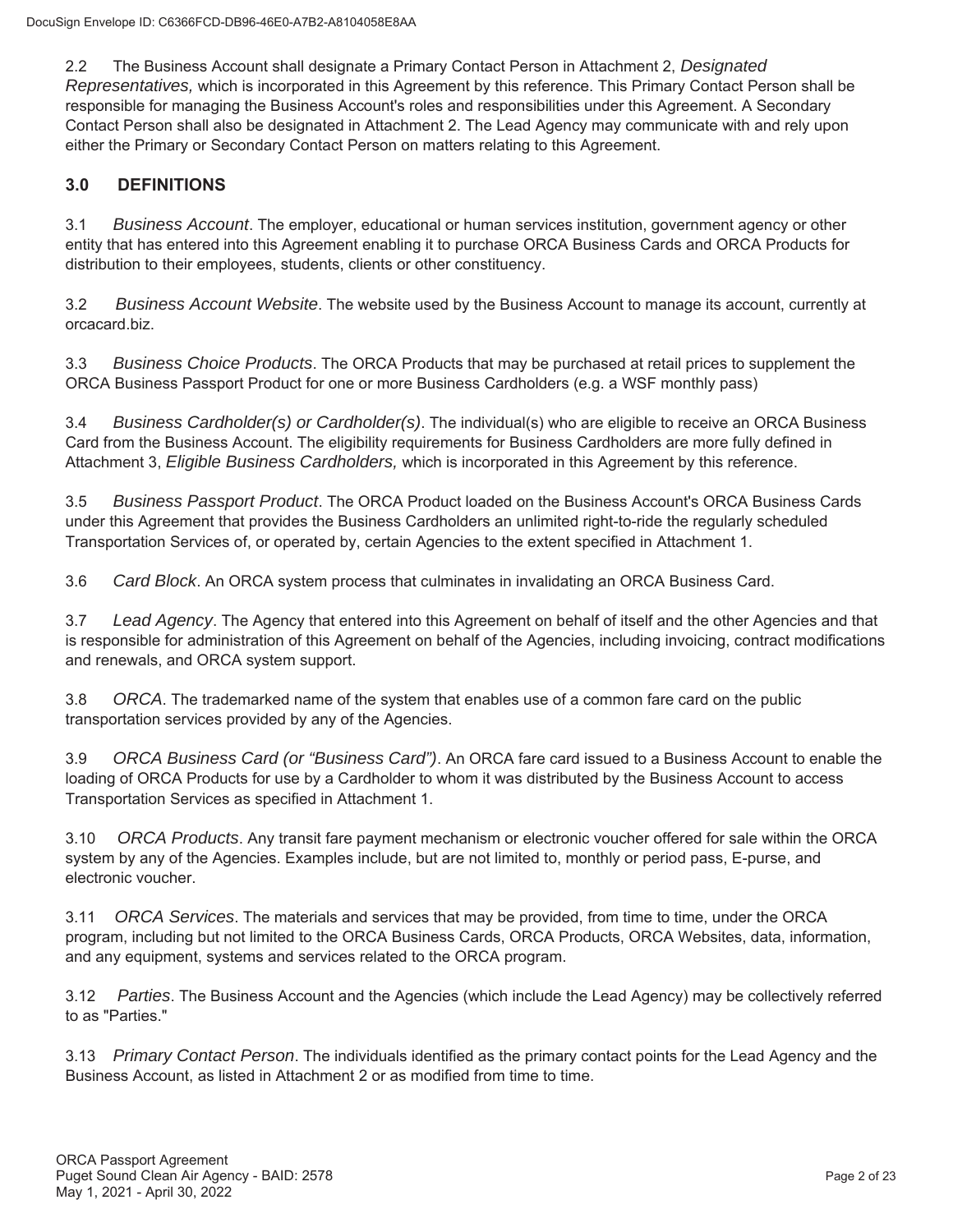3.14 *Product Block*. An ORCA system process that culminates in invalidating an ORCA Product without invalidating the card on which it is loaded.

3.15 *Transportation Services.* Those public transportation services provided by the Agencies that are specified in Attachment 1.

## **4.0 PRICES AND PAYMENT TERMS**

4.1 The prices and payment terms applicable to this Agreement are specified in Attachment 1*.* Such terms shall include: (a) the amounts due for the Business Cards, Business Passport Product, and any other products, services and fees; (b) the timing of payments, and (c) the acceptable method of payment. Each order submitted by the Business Account for ORCA Business Cards and/or any ORCA Products will be subject to the provisions of this Agreement.

4.2 The Business Account's purchase of any Business Choice Products via the Business Account Website will be at the prices and terms in effect at the time of order. The Business Account is responsible for reviewing the prices in effect before submitting each order and shall be deemed to have agreed to the then-applicable prices by submitting the order.

4.3 Payment in full is due as specified in Attachment 1.

4.4 If for any reason payment in full is not received by the date due, if a payment is not honored due to non-sufficient funds (NSF) or if for any reason a payment is negated or reversed, the Lead Agency will notify the Business Account of the payment problem and, if full and clear payment is not received within ten (10) calendar days of such notification, the Lead Agency may:

4.4.1 refuse to process new orders for ORCA Business Cards and block the loading of new ORCA Products by or for the Business Account;

4.4.2 assess any late payment, NSF and collection fees to the maximum amount permitted by law;

4.4.3 initiate a Card Block or Product Block on the Business Cards issued to the Business Account, rendering them ineffective for use by the Cardholders, until such time as the Business Account pays the full amount due, including any late payment, NSF and fees, in a manner acceptable to the Lead Agency; and

4.4.4 suspend or terminate access rights to the Business Account's secured area of the website.

4.5 In addition to any other obligations it may have under this Agreement and at law, the Business Account agrees to pay to the Lead Agency any reasonable collection fees incurred in collecting amounts due from the Business Account.

## **5.0 PURCHASE, OWNERSHIP, DISTRIBUTION AND REPLACEMENT OF ORCA BUSINESS CARDS**

5.1 *Ordering ORCA Business Cards*. The Business Account shall order ORCA Business Cards via the ORCA Business Accounts Website, in accordance with the directions provided on that website, and shall make payment as provided in Attachment 1,. If additional cards are required, the Business Account may be required to pay the standard card fee and other applicable fees as specified in Attachment 1.

5.2 *Receipt and Ownership of ORCA Business Cards*. Upon actual or constructive receipt of the ORCA Business Cards it has ordered, the Business Account shall become the owner of the ORCA Business Cards. The Business Account shall be deemed to have constructively received all ordered ORCA Business Cards unless it notifies the Lead Agency of any non-delivery or incorrect delivery within thirty (30) days after the order was placed. If the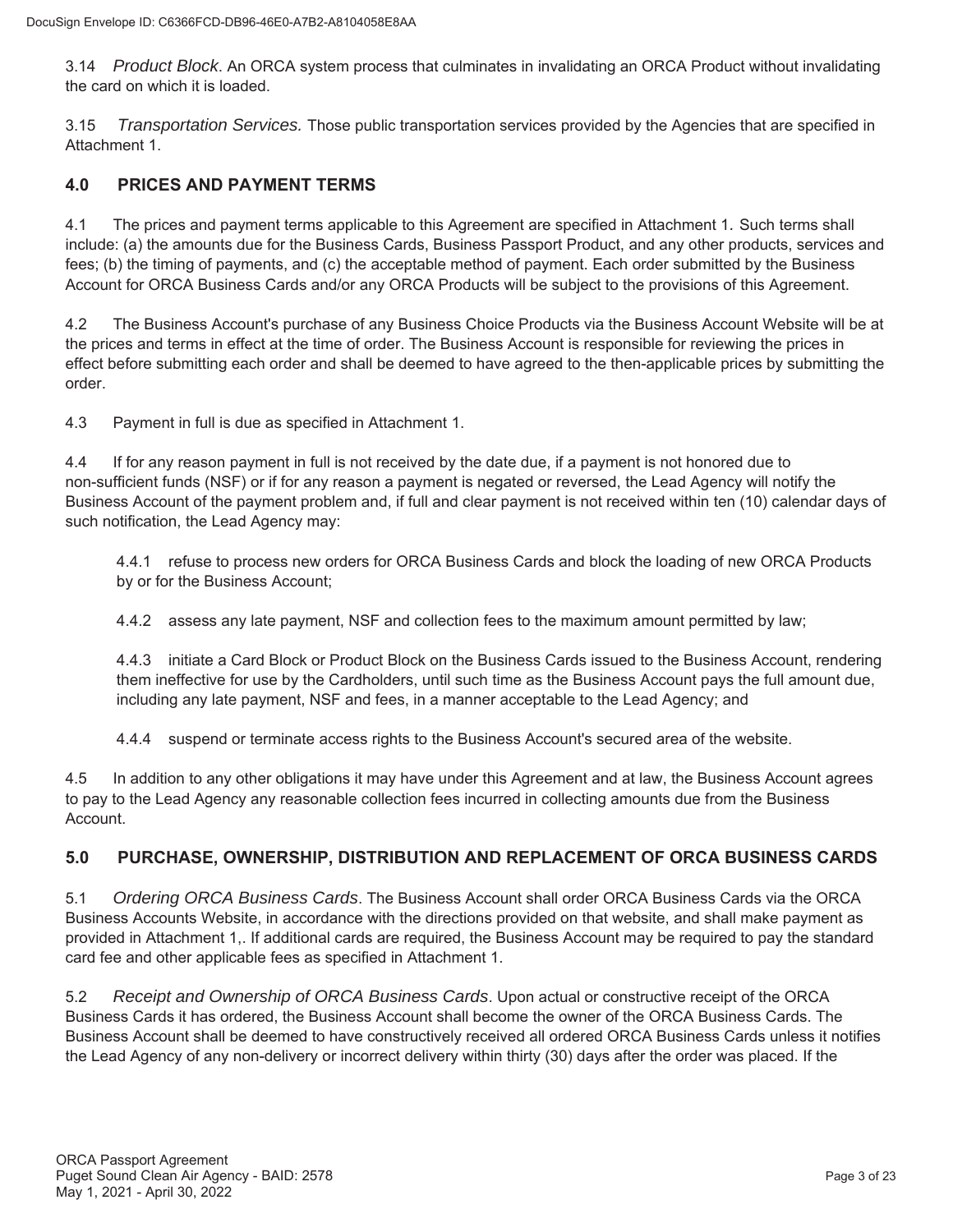Business Account notifies the Lead Agency that it has not received the ordered cards, the Lead Agency will ship a replacement order. If the Business Account subsequently receives the cards reported as missing, the Business Account is responsible for returning them to the Lead Agency.

5.3 *Storage and Risk of Loss*. The Business Account is responsible for the storage, distribution and use of the ORCA Business Cards issued to it. The Business Account bears the sole risk of any loss, damage, theft or unauthorized use of one of its cards, whether such card is held in its inventory or has been distributed for use. The Business Account is responsible for the cost of any use of its Business Cards until the effective date of a Card Block that may be initiated as provided below.

5.4 *Distance Based Transit Fare*. The Business Account is responsible for communicating to Cardholders that "distance based fares" are charged on some systems such as: Link light rail, and Sounder commuter rail systems. On distance based fare modes, when the Cardholder "taps on," the ORCA system will record the trip to the last stop on the line. When the Cardholder "taps off" at the end of the ride, ORCA will record the actual ride. The Business Account then will be charged the correct fare for the actual ride taken. If the Cardholder fails to "tap off", then ORCA will record a ride to the end of the line. The result of not "tapping off" is that the Business Account will be charged the largest fare for the ride even if a shorter ride was taken.

5.5 *Distribution of ORCA Business Cards*. The Business Account is responsible for distributing its Business Cards for use by its Eligible Business Cardholders. The Business Account remains the owner of all Business Cards it distributes but a cardholder may also purchase and load individual ORCA products on a Business Card and individually register the card. To enable Cardholders to register Business Cards as provided in Section 6 below, the Business Account may not register, or allow anyone other than the Cardholder to register, the Business Cards that are issued under this Agreement.

The Business Account shall require that the Cardholder, as a condition of receiving a Business Card, is informed of the Cardholder Rules of Use, incorporated in this Agreement as Attachment 4 *ORCA Business Cardholder Rules of Use,* through your business' standard means of communicating policies.

The Business Account understands and agrees that it is solely responsible for implementation and enforcement of the Cardholder Rules of Use.

5.6 *Proof of payment.* The Business Account is responsible for notifying Cardholders that proof of payment must be made by tapping the ORCA Card on the card reader in the manner required by each Agency; otherwise, the Cardholder may be subject to a fine if the ORCA Card is not tapped, and the Cardholder will be personally responsible for any fines that may be imposed.

5.7 *Business Account Access to Personally Identifying Information*. If an individual Cardholder opts to register one of the Business Cards issued to the Business Account, any personally identifying information provided to the ORCA System (e.g. name, address, telephone number, and credit card number) will not be accessible by the Business Account. If the Business Account collects any personally identifying information about individuals to whom it has distributed Business Cards, the Business Account is solely responsible for its collection, use, storage and disclosure of such information.

5.8 *Card Blocks*. In the event a Business Card is determined to be lost or stolen or if a Cardholder is determined by the Business Account to be no longer eligible to use the card, the Business Account may initiate a Card Block via the Business Account Website to invalidate the subject Business Card. The Lead Agency may also initiate a Card Block or a Product Block as to any of the Business Account's Business Cards at the request of the Business Account, or at the sole discretion of the Lead Agency in accordance with Section 4.4, or if it is suspected that a card has been altered, duplicated, counterfeited, stolen or used by an ineligible Cardholder. Once initiated, a Card Block must be processed in the ORCA system and downloaded to all reader devices throughout the region. Until that occurs, there is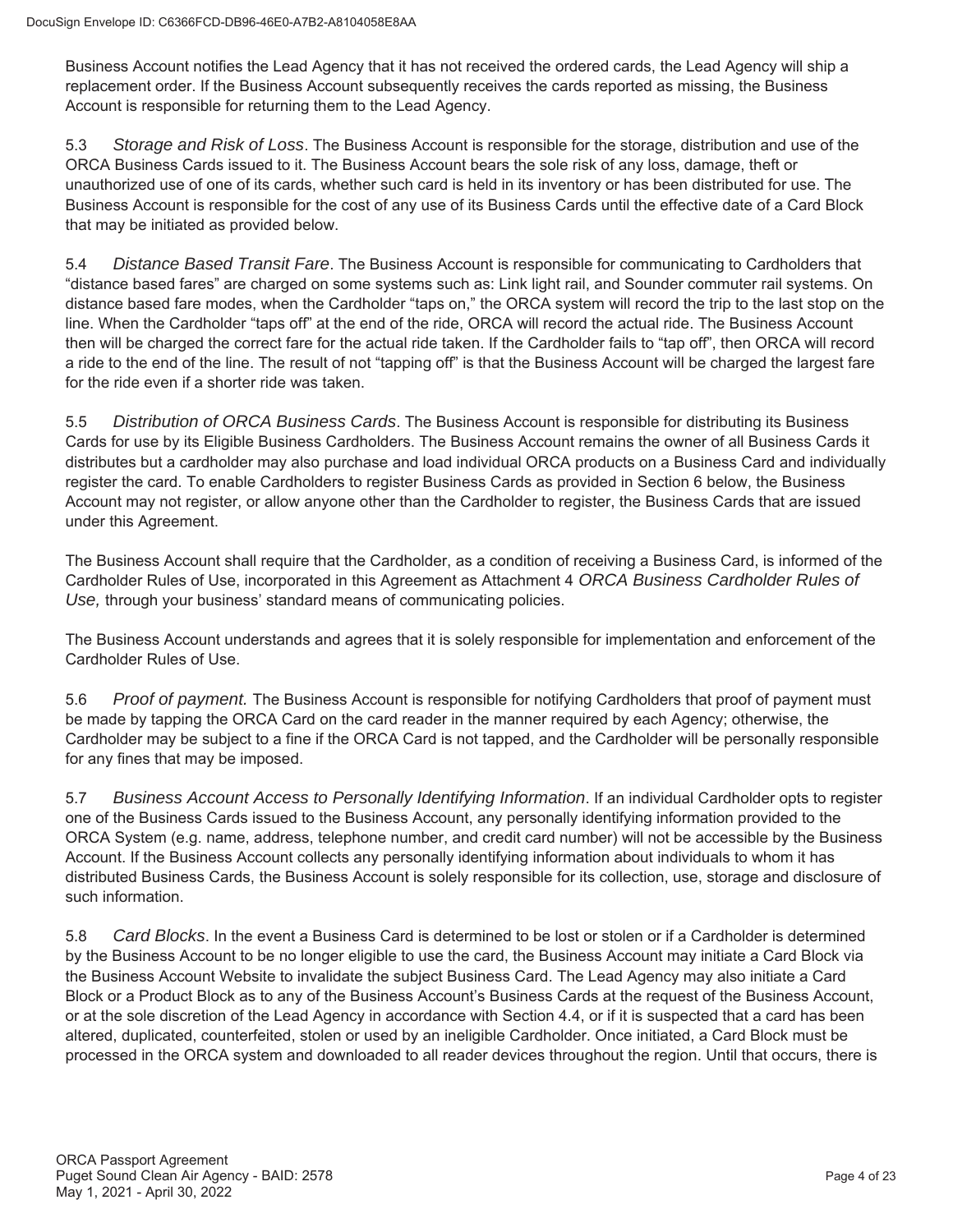the potential that the Business Passport Product and any E-purse value or other ORCA Products on the subject card will continue to be used. The Business Account, not the Agencies, remains responsible for all transactions, and any loss or costs arising there from, for forty-eight (48) hours after the Card Block was initiated.

5.9 *Restoration of Value After Card Block*. Following a Card Block, the Business Account may request the Lead Agency to restore value on a replacement of the blocked Business Card. An E-purse on a blocked card will be restored on the replacement card in approximately ten (10) calendar days after the replacement card is issued. The E-purse amount that remained on the lost or stolen card, forty-eight (48) hours after the Card Block was initiated in the ORCA system, will be restored to the replacement card via a remote revalue function. An E-purse on a blocked card will be restored on the replacement card on the eighth day after the card has been issued. The card must then be tapped to activate the E-purse value.

5.10 *Card Replacement*. The Business Account is responsible for ordering and paying for any new cards needed to replace Business Cards that for any reason cease to be available or suitable for use by the Cardholders under the program of the Business Account, including but not limited to, if the unavailability or unsuitability is caused by damage, abuse, loss, theft, Card Block, and end of useful life. Provided, however, and notwithstanding the exclusion of warranties in Section 14, if a Business Card malfunctions within twelve (12) months after it was delivered to the Business Account, it shall be replaced by the Lead Agency without additional charge to the Business Account if the malfunction was caused by a defect in design, material or workmanship and was not caused by misuse, an intentional act, negligence or damage, reasonable wear and tear excepted. The Business Account understands and agrees that to avoid the disruption and inconvenience caused by sporadic failures as its cards are used, it must plan for replacement of its Business Cards on a regular basis. As a condition of continuing under the Business Passport program, the Business Account agrees that: (a) it will retire all of its ORCA Business Cards at sometime within four years after they are issued by the Lead Agency to the Business Account; and (b) purchase replacement Business Cards at the then-applicable rate.

# **6.0 CARDHOLDER USE OF ORCA BUSINESS CARDS**

*Cardholder Privileges*. The Business Account understands and agrees that, although it remains the owner of ORCA Business Cards after distribution, the Cardholder has the following privileges in connection with the use of an ORCA Business Card.

6.1 The Cardholder may present an ORCA Business Card, loaded with a valid, applicable Business Passport or Business Choice Product, to an ORCA fare transaction processor as proof of payment of all or a portion of a required fare on a regular transportation service operated by one or more of the Agencies. (Provided, however, an ORCA Product that is not sufficient to fully pay a fare will not be accepted as partial payment by the Washington State Ferries.) In all cases, a Cardholder will be required to make other payment to the extent a fare is not covered by an ORCA Product.

6.2 The Cardholder may individually purchase ORCA Products and load them on the Business Card in addition to any ORCA Product loaded by the Business Account. Individual ORCA Products may be used to pay all or a portion of a required fare on a transportation service not covered by a Business Passport Product or Business Choice Product. (Provided, however, an ORCA Product that is not sufficient to fully pay a fare will not be accepted as partial payment by the Washington State Ferries.) In all cases, a Cardholder will be required to make other payment to the extent a fare is not covered by an ORCA Product.

6.3 The Cardholder may register his/her name and other contact information with the ORCA System and link such personal information to the serial number of the Business Card provided to him/her. Such registration does not give the Cardholder any ownership rights in the card but does give the Cardholder the right to access the ORCA Cardholder Website to view the card's transaction history and current stored value, to modify travel zone preferences, and to add retail products.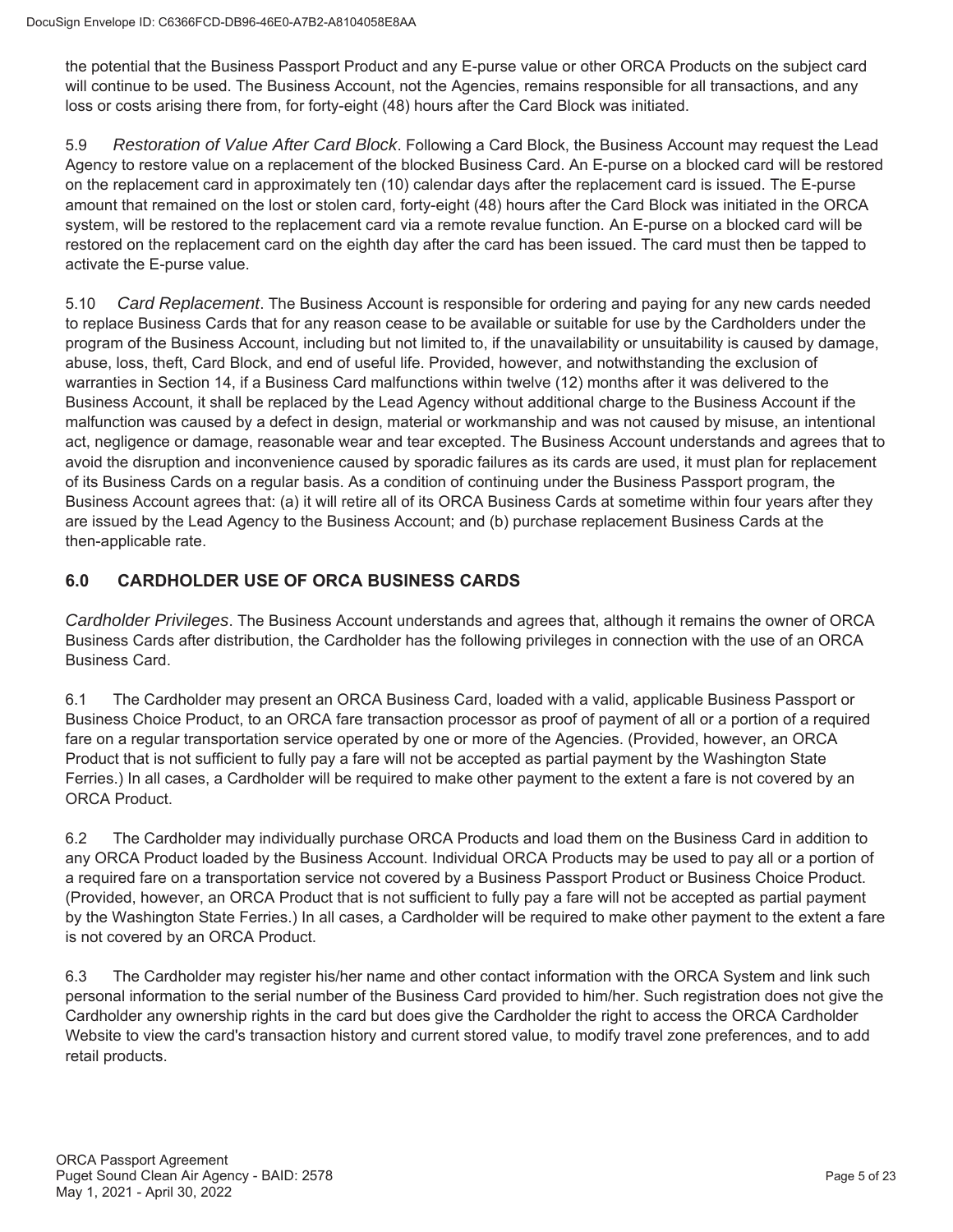6.4 The Cardholder's personally identifying information is generally exempt from disclosure under the Washington Public Records Act (Chapter 42.56 RCW) as more specifically outlined in RCW 42.56.330(5).

## **7.0 NO RETURNS OR REFUNDS**

Except as otherwise provided herein or in Section 13.2, the Business Account understands and agrees that its purchases of Business Cards, and Business Passport Products and Business Choice Products purchased for such cards, are final and it is not entitled to any refunds. Provided, however, the Business Account may request a refund of the E-purse value remaining on a Business Card if the card is surrendered by the Business Account to the Lead Agency. Upon surrender of the subject Business Card, the Lead Agency shall initiate a Card Block and the refund processed approximately ten (10) calendar days after the Card Block was initiated. The E-purse amount refunded will be that which remained on the surrendered card forty-eight (48) hours after the Card Block was initiated in the ORCA system. A processing fee of ten dollars (\$10) may be payable by the Business Account to the Lead Agency for each refund that is processed, regardless of E-purse value or number of cards refunded. The Business Account, not the Lead Agency, is responsible for the refunding of such E-purse value, if any, to the individual Cardholder to whom the Business Card had been distributed.

## **8.0 BUSINESS ACCOUNT WEBSITE**

8.1 The Business Account Website is the primary means by which the Business Account shall purchase ORCA Business Cards, Business Passport and Business Choice Products, manage its Business Cards and obtain information about the use of said cards. As a condition of participation in the Business Passport program, the Business Account agrees that it will use the Business Account Website when it is available and that each access and use of said website shall be subject to the Terms of Use and Privacy Statement that are in effect and posted on the Business Account Website at the time of such access and use.

8.2 The Business Account understands and agrees that uninterrupted access to and use of the Business Account Website is not guaranteed and agrees that it will contact its representative at the Lead Agency by email or telephone if the website is not available.

8.3 At the time the Business Account enters into the ORCA program, the Lead Agency will provide a single password to the Business Account's Primary Contact, as specified in Attachment 2, to enable user access to the Business Account's secured area of the Business Account Website. The Business Account is required to change the temporary password to one of its own creation. The Business Account shall be solely responsible for the number and identity of those employees with whom the Business Account's password is shared. The Business Account is also solely responsible for complying with the security standards specified in Attachment 5, *ORCA Business Account Security Standards*, which is incorporated in this Agreement by this reference.

## **9.0 INFORMATION PROVIDED BY THE AGENCIES AND THE ORCA SYSTEM**

9.1 The Business Account understands and agrees that the data, reports or any information provided to it via the Business Account Website or otherwise, is and remains the sole property of the Agencies and nothing shall be construed as a transfer or grant of any copyright or other property interest in such data, reports or information. The Agencies hereby grant to the Business Account a non-exclusive license to use any data, reports or information provided by the Agencies, via the Business Account Website or otherwise, for any lawful purpose related to the administration of the transportation benefits program of the Business Account.

9.2 The ORCA System will record data each time an ORCA Business Card is presented to an ORCA device for fare payment and to load a product. Such transaction data includes, but is not limited to, the date, time, and location (or route) of the transaction. The Business Account may routinely access such transaction data related to its Business Cards to the extent provided via the Business Account Website. Said website and its reports do not provide the Business Account Business Card transaction data linked to card serial numbers.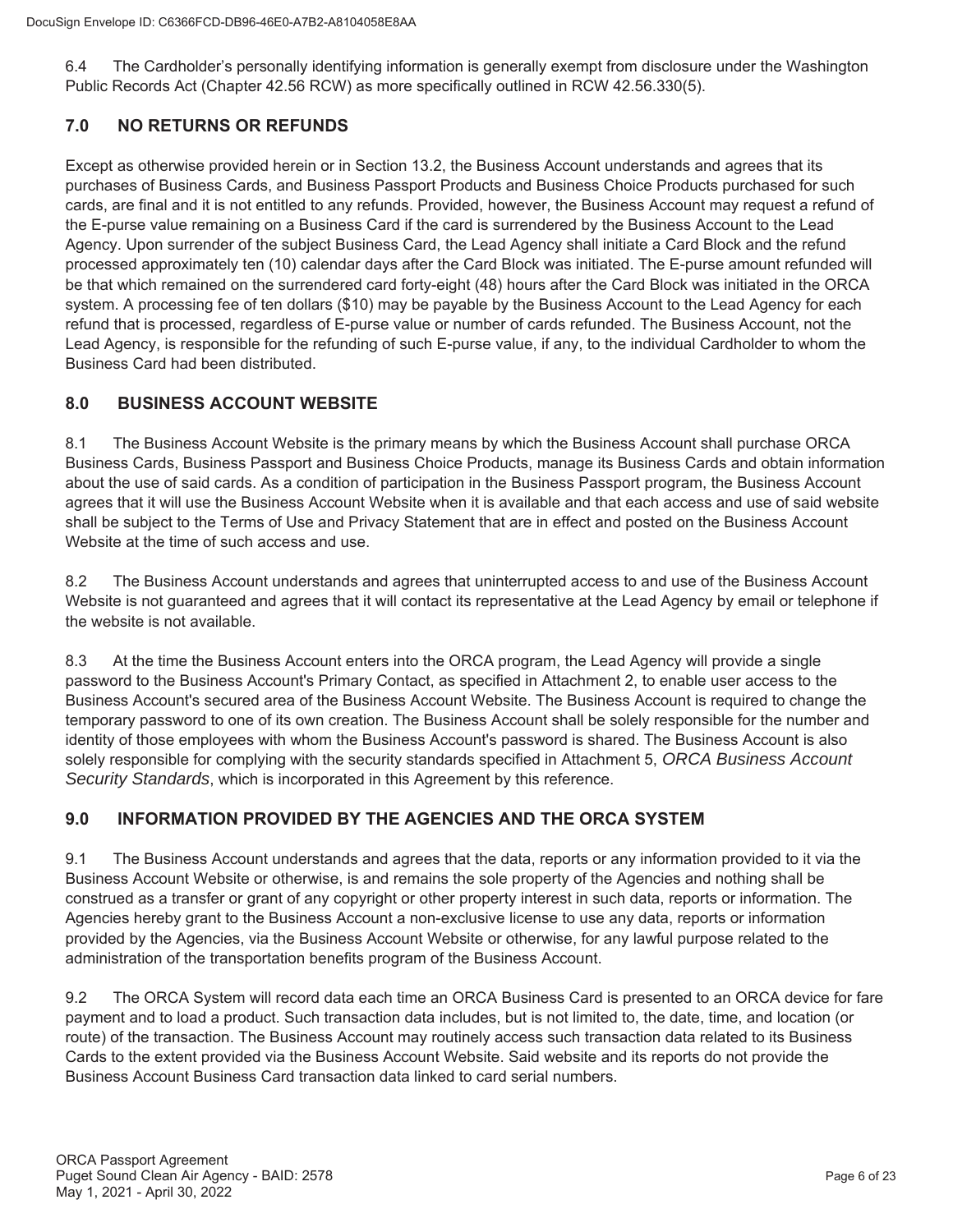For the purpose of preventing fraud, the Primary Contact Person of the Business Account may submit a written request to the Lead Agency for transaction data related to a specific card number or for a card number linked to a specific transaction. Fraud is defined as intentional deception or misrepresentation by a person with knowledge that it will result in an unauthorized benefit to him, her, or some other person. The submittal is not intended to be used to request data for multiple cards or all cards managed by the Business Account.

The written request shall include the following:

9.2.1 Card number or the date, time and other known details about the specific transaction for which a card serial number is being requested;

9.2.2 Detailed statement as to why the information is germane to the prevention of fraud; and

9.2.3 The signature of the Primary Contact Person.

If the Lead Agency determines that the subject transaction(s) is linked to a Business Card issued to the Business Account, the Lead Agency will provide the Business Account with the card serial number linked to the requested transaction(s). The Business Account agrees that it will use such card serial number information only for purposes of enforcing the Rules of Use, as provided to the Cardholder. The Business Account must maintain its own records if it wishes to identify the card serial number issued to an individual.

### **10.0 PUBLIC RECORDS**

The Business Account understands and agrees that all records related to its participation in the ORCA System are public records under the Washington Public Records Act (Chapter 42.56 RCW) ("Act"), including but not limited to: (a) this Agreement and the sales activity hereunder; (b) the orders, communications, and any other information provided by the Business Account to the Lead Agency, the other Agencies or the ORCA System, whether provided via this website or otherwise and whether provided in hard copy or electronic form; (c) any communications, responses, requests, reports or information of any kind provided to the Business Account from the Lead Agency, the other Agencies or the ORCA System; and (d) all data, reports and information of any kind related to the loading of products on, and the use of, the Business Cards issued to the Business Account. As public records, these records will be made available for public inspection and copying upon request, unless the Lead Agency determines they are exempt from disclosure.

## **11.0 INDIVIDUAL USE OF BUSINESS CARD AFTER LEAVING A BUSINESS ACCOUNT**

The Business Account is encouraged to collect Business Cards from Cardholders who are no longer eligible for the Business Account's transportation benefits program. In any case, the Business Account is solely responsible for initiating a Card Block or Product Block in accordance with this Agreement to prevent any continued use of, and financial liability for, a card that had been distributed to a person who is no longer eligible.

## **12.0 ORCA SERVICES SUBJECT TO CHANGE**

The Agencies seek to continually improve and enhance the ORCA Services. With thousands of employers, schools, and other entities entering into business account agreements at varying dates in the year, the Agencies are unable to guarantee to each business account that the ORCA Services will not change during the term of its agreement. The Business Account understands and agrees that one or more ORCA Services may be changed, suspended or terminated from time to time without prior notice to, or agreement by, the Business Account, including but not limited to changes in the look, feel, content and functions of the Business Account Website. If the Business Account is dissatisfied with a change in the ORCA Services, however, it may terminate this Agreement for its convenience in accordance with the provisions of Section 13.2.

## **13.0 TERMINATION**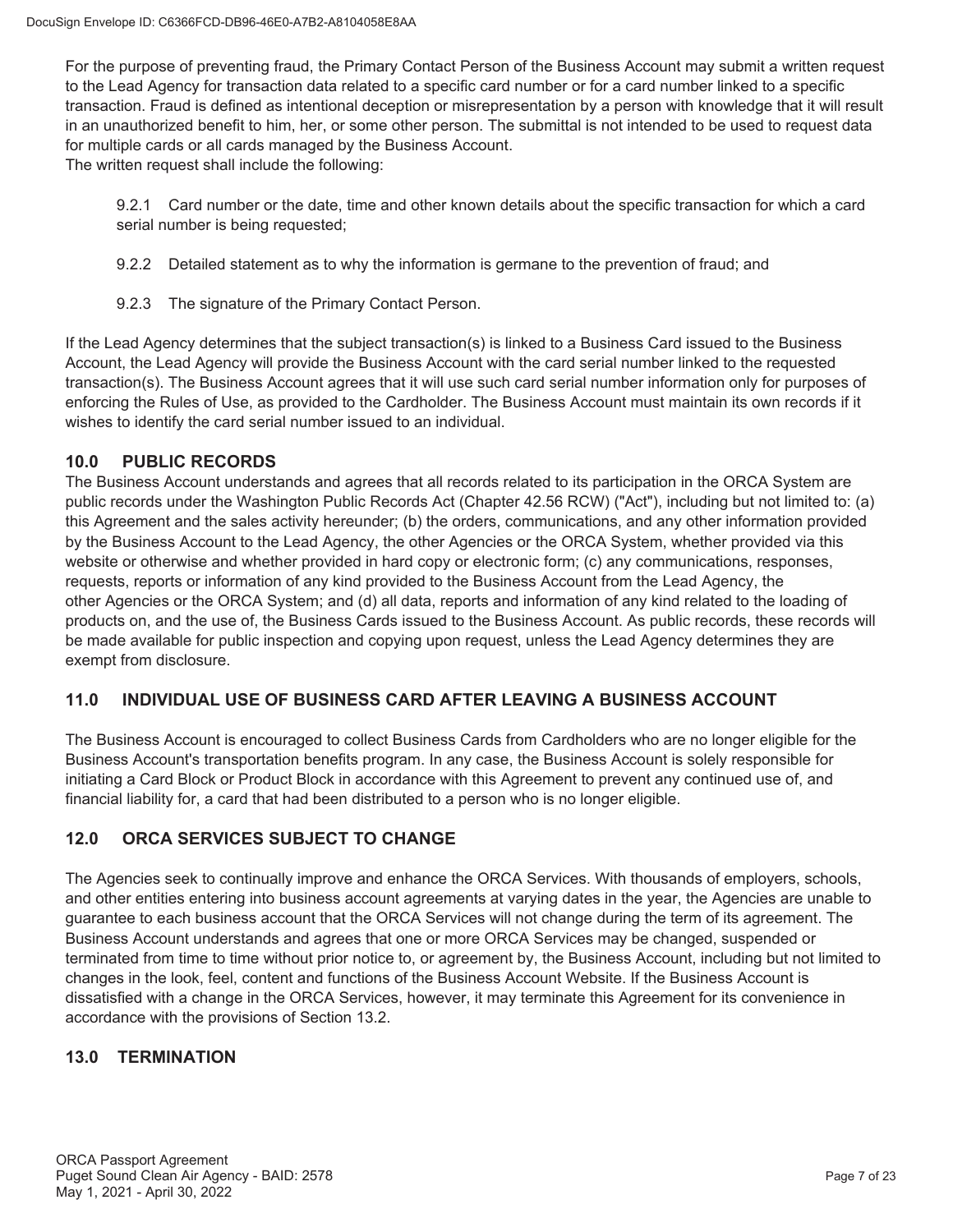13.1 The Lead Agency may at any time terminate this Agreement if the Business Account fails to make timely and effective payment of all amounts due, or otherwise materially breaches the Agreement, or acts in manner indicating that it intends to not comply, or is unable to comply, with the Agreement. To effect such a termination for cause, the Lead Agency shall send email notice to the last known email address for the last known primary contact person of the Business Account describing the manner in which the Business Account is in default and the effective date of termination. If the basis for termination is a failure to perform that can be cured, the termination shall not take effect so long as the Business Account cures the default within ten (10) calendar days of the sending of the email notice. Upon the effective date of such termination, the Lead Agency may immediately terminate the website access privileges of the Business Account, block the Business Cards issued to the Business Account and decline to accept and fulfill any pending or new orders from the Business Account. In the event of such a termination for cause, the Business Account shall not be entitled to any refund of any amounts paid.

13.2 Either the Business Account or the Lead Agency may terminate the Agreement without cause and for its own convenience by sending the other party written or email notice at least thirty (30) days in advance of the effective date of the termination. Upon receipt of a notice of termination for convenience from the Business Account, the Lead Agency may, in its sole discretion, waive the advance notice period and immediately terminate the website access privileges of the Business Account, initiate a Card Block on the Business Cards issued to the Business Account, and decline to accept and fulfill any pending or new orders from the Business Account. In the event of such a termination for convenience and not cause, the amounts due under this Agreement shall be calculated by the Lead Agency. (The amounts due for the ORCA Passport Product and any optional products listed in Attachment 1 shall be the annual amounts due prorated for the number of months during which the Passport Product and optional products were valid for at least one day.) If the Business Account has not paid in full all of the amounts due under this Agreement as of the termination date, the Business Account shall immediately pay the remaining amount due. If the Business Account has paid more than all of the amounts due under this Agreement as of the termination date, the Business Account shall be entitled to a refund of the excess it has paid.

13.3 Notwithstanding any termination of the Agreement, the Business Account shall remain liable to satisfy and comply with all of its obligations under this Agreement and at law with regard to, or arising out of, any orders submitted or any of its acts or omissions occurring prior to the effective date of the termination, including but not limited to paying all amounts due or incurred prior to the effective date of the termination and any fees, charges, collection costs or other costs arising from a failure to make timely and effective payment.

# **14.0 EXCLUSION OF WARRANTIES**

14.1 ALL ORCA SERVICES PROVIDED ARE PROVIDED ON AN "AS IS" AND "AS AVAILABLE" BASIS. ANY USE OF THE ORCA SERVICES IS AT THE BUSINESS ACCOUNT'S SOLE DISCRETION AND RISK.

14.2 BY WAY OF EXAMPLE, AND NOT LIMITATION, THE LEAD AGENCY AND EACH OF THE OTHER AGENCIES SPECIFICALLY DO NOT REPRESENT AND WARRANT THAT:

A. THE BUSINESS ACCOUNT'S USE OF THE ORCA SERVICES WILL BE UNINTERRUPTED, TIMELY, FREE FROM ERROR AND OTHERWISE MEETING ITS REQUIREMENTS;

B. ANY INFORMATION OBTAINED BY THE BUSINESS ACCOUNT AS A RESULT OF USING THE ORCA SERVICES WILL BE ACCURATE AND RELIABLE; AND

C. ANY USE OF THE ORCA WEBSITES, INCLUDING BUT NOT LIMITED TO THE CONTENT OR MATERIAL DOWNLOADED FROM SAID WEBSITES, WILL BE FREE OF DEFECTS, VIRUSES, MALWARE, HACKS OR POTENTIALLY HARMFUL INTRUSIONS.

14.3 TO THE EXTENT PERMITTED BY LAW, THE LEAD AGENCY AND EACH OF THE OTHER AGENCIES DISCLAIMS ALL WARRANTIES OF ANY KIND, EXPRESS OR IMPLIED, INCLUDING BUT NOT LIMITED TO: ANY IMPLIED WARRANTIES OF MERCHANTABILITY OR FITNESS FOR A PARTICULAR PURPOSE; ANY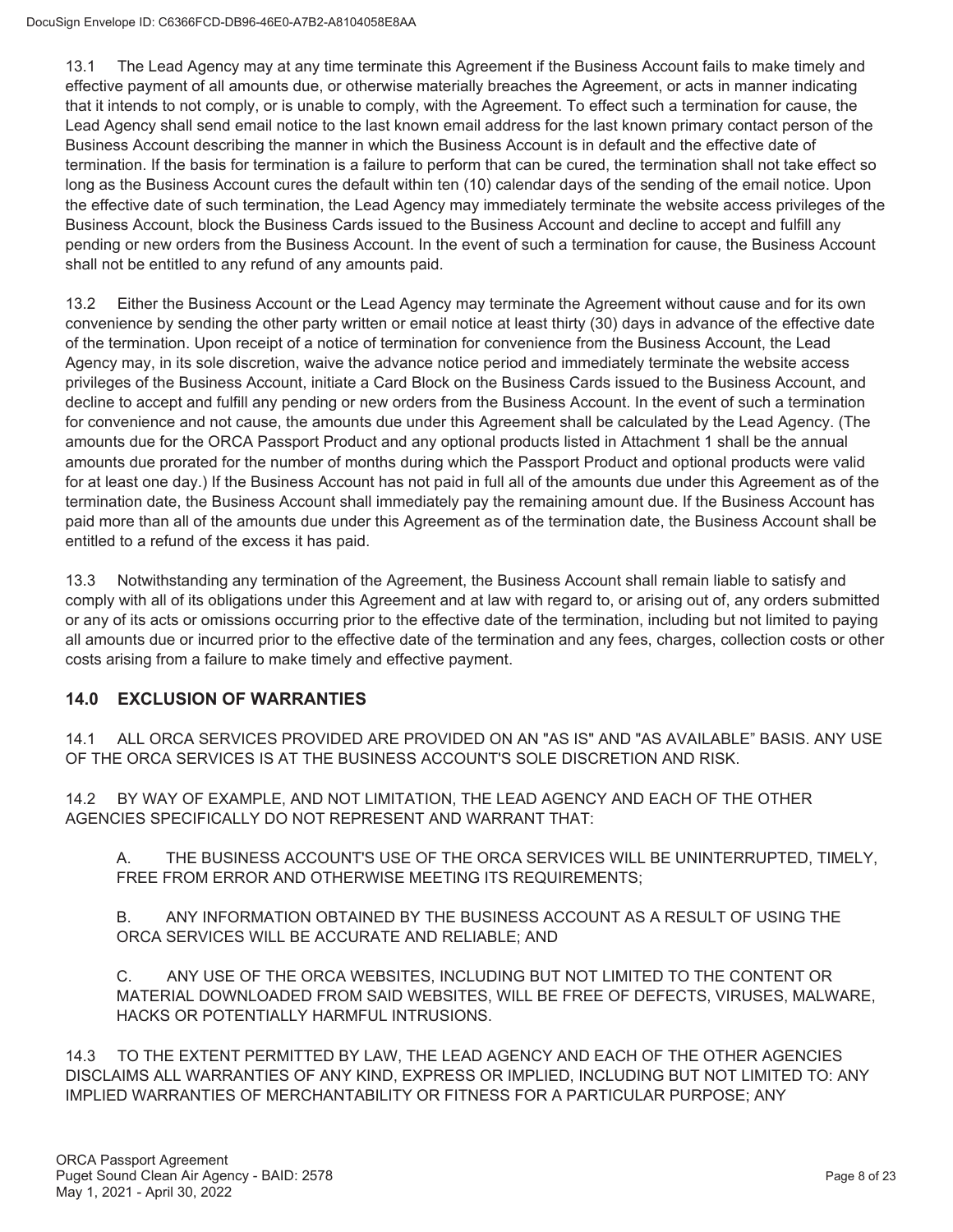WARRANTIES OF QUIET ENJOYMENT OR NON-INFRINGEMENT; AND ANY WARRANTIES CREATED BY TRADE USAGE, COURSE OF DEALING, OR COURSE OF PERFORMANCE.

14.4 NO ADVICE OR INFORMATION, WHETHER ORAL OR WRITTEN, OBTAINED FROM THE AGENCIES OR THE ORCA SYSTEM SHALL REVISE OR CREATE ANY WARRANTY.

### **15.0 NOTICES**

15.1 Any notice required to be given under the terms of this Agreement shall be directed either by email or regular mail to the Parties' Designated Representatives, as specified in Attachment 2, or to the last person and address provided by a Party in accordance with Section 15.2.

15.2 Each Party shall immediately notify the other Parties of any changes to its Designated Representatives' contact information. The Business Account shall also immediately notify the Lead Agency of any changes in any other information provided in its application.

### **16.0 FORCE MAJEURE**

The Agencies and each of them shall be relieved of any obligations under this Agreement to the extent they are rendered unable to perform, or comply with such obligations as a direct or indirect result of a force majeure event, or any other circumstance not within such party's control, including, but not limited to, acts of nature, acts of civil or military authorities, terrorism, fire or water damage, accidents, labor disputes or actions, shutdowns for purpose of emergency repairs, or industrial, civil or public disturbances.

## **17.0 APPLICATION OF AGENCY FARES AND OTHER POLICIES**

The purchase, distribution and use of Business Cards and ORCA Products by the Business Account and its Cardholders, and access to and use of the ORCA websites, shall be subject to all applicable federal, state and local law, regulations, ordinances, codes and policies, including but not limited to the ORCA Terms of Use and Privacy Statement (posted on the ORCA websites and available in printed form upon request to the Lead Agency), and the Agencies' respective fares, transfer rules, codes of conduct and other operating policies and procedures.

## **18.0 PROHIBITED DISCRIMINATION**

The Business Account shall not discriminate on the basis of race, color, sex, religion, nationality, creed, marital status, sexual orientation, age, or presence of any sensory, mental, or physical handicap in the administration of its transportation benefits program, the provision of ORCA Business Cards and ORCA Products, or the performance of any acts under this Agreement. The Business Account shall comply fully with all applicable federal, state and local laws, ordinances, executive orders and regulations which prohibit such discrimination.

## **19.0 COMPLIANCE WITH APPLICABLE LAW**

The Business Account shall be solely responsible for compliance with all applicable federal, state and local laws, regulations, resolutions and ordinances, including, but not limited to, any provisions relating to the Business Account's provision of compensation, benefits or services to employees or others (e.g. including, but not limited to, transportation fringe benefits) and any reporting, tax withholding, or other obligations related thereto. The Business Account expressly acknowledges and agrees that it has not relied on any representations or statements by the Agencies and will not rely on them to provide any legal, accounting, tax or other advice with regard to the Business Account's provision of compensation, benefits or services to employees or others (e.g. including, but not limited to, transportation fringe benefits) and any reporting, withholding or other obligations related thereto.

## **20.0 LEGAL RELATIONS**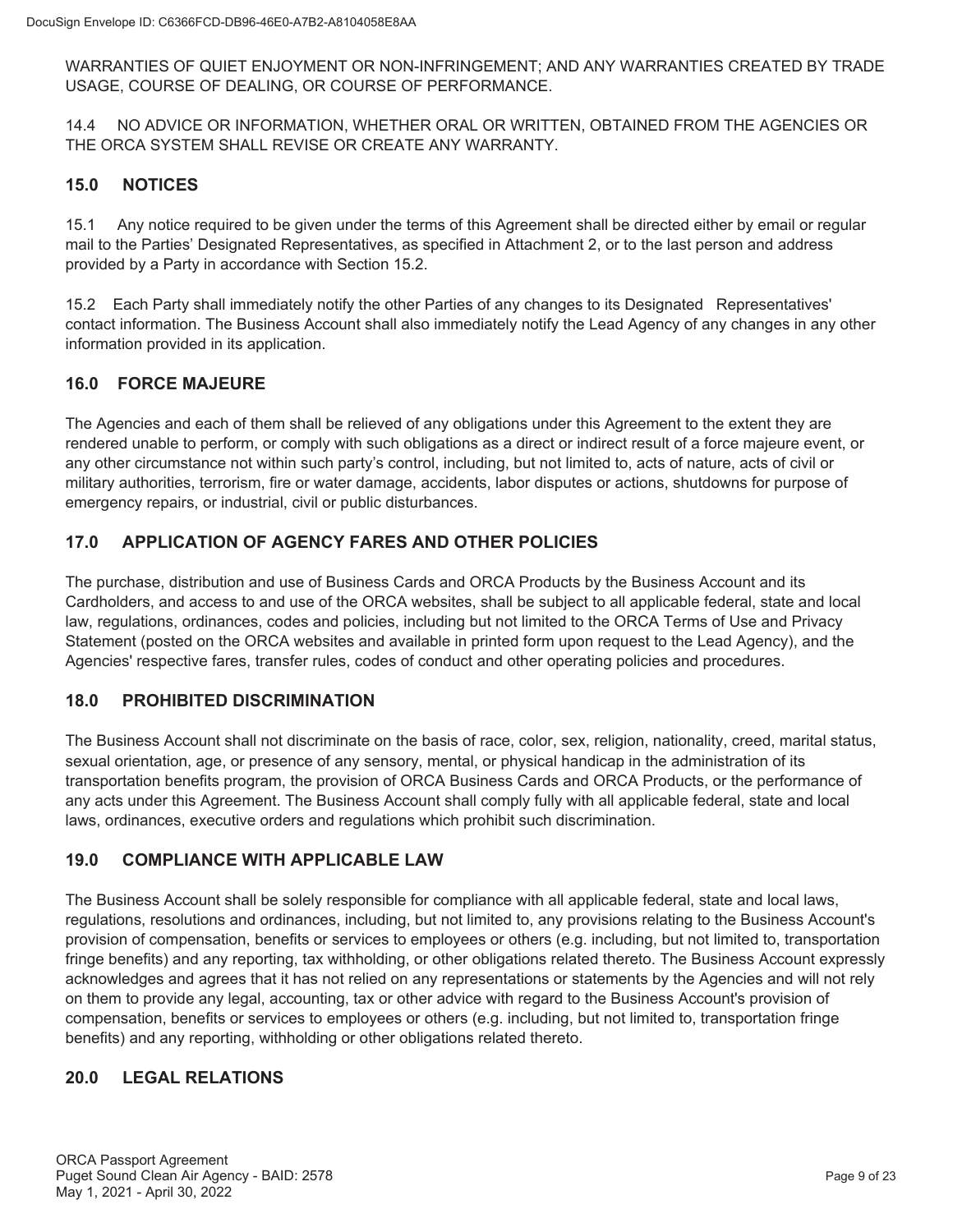20.1 *No Partnership, Agency or Employment Relationship Formed*. The Business Account and the Agencies are independent parties and nothing in this Agreement shall be construed as creating any joint venture, partnership, agency or employment relationship between and among them or their respective employees. Without limiting the foregoing, the Business Account understands and agrees that none of its employees or agents shall be deemed employees or agent, for any purpose, of any of the Agencies and the Business Account is solely responsible for the acts of its agents and employees and their compensation, wages, withholdings and benefits.

### 20.2 LIMITATION ON LIABILITY

A. THE LEAD AGENCY AND EACH OF THE OTHER AGENCIES SHALL NOT BE LIABLE FOR, AND THE BUSINESS ACCOUNT HOLDS EACH AGENCY HARMLESS FROM, ANY LOSS OR DAMAGE ARISING OUT OF OR RELATED TO:

1. ANY RELIANCE PLACED BY THE BUSINESS ACCOUNT ON THE COMPLETENESS, ACCURACY OR EXISTENCE OF ANY INFORMATION PROVIDED TO THE BUSINESS ACCOUNT BY OR THROUGH THE ORCA SERVICES;

2. ANY CHANGES TO THE ORCA SERVICES OR THE TEMPORARY OR PERMANENT CESSATION OF ANY SUCH SERVICES (OR FEATURES WITHIN A SERVICE);

3. THE DELETION OF, CORRUPTION OF, OR FAILURE TO STORE, ANY INFORMATION MADE AVAILABLE TO THE BUSINESS ACCOUNT, OR GENERATED BY THE USE OF THE ORCA SERVICES UNDER THIS AGREEMENT INCLUDING, BUT NOT LIMITED TO, THE USE OF THE ORCA BUSINESS CARDS ISSUED UNDER THIS AGREEMENT;

4. THE BUSINESS ACCOUNT'S FAILURE TO PROVIDE THE LEAD AGENCY WITH ACCURATE ACCOUNT INFORMATION; AND

5. THE BUSINESS ACCOUNT'S FAILURE TO KEEP INFORMATION SECURE AND CONFIDENTIAL.

B. THE LEAD AGENCY AND EACH OF THE OTHER AGENCIES SHALL NOT BE LIABLE FOR, AND THE BUSINESS ACCOUNT HOLDS EACH AGENCY HARMLESS FROM, ANY INDIRECT, INCIDENTAL, SPECIAL, CONSEQUENTIAL, OR EXEMPLARY DAMAGES INCURRED BY THE BUSINESS ACCOUNT UNDER ANY THEORY OF LIAIBILITY, INCLUDING BUT NOT LIMITED TO LOSS OF USE, LOSS OF TIME, LOSS OF PROFITS, LOSS OF PRIVACY, LOSS OF DATA, LOSS OF GOODWILL OR BUSINESS REPUTATION, WHEN SUCH DAMAGES ARISE OUT OF, OR ARE RELATED TO, THIS AGREEMENT OR THE ORCA SERVICES, WHETHER OR NOT ONE OR MORE AGENCIES HAS BEEN ADVISED OF, OR SHOULD HAVE BEEN AWARE OF, THE POSSIBILITY OF ANY SUCH DAMAGES ARISING.

C TO THE EXTENT ONE OR MORE OF THE AGENCIES INCURS ANY LIABILITY FOR A BREACH OF THIS AGREEMENT, OR ANY DUTY RELATED TO THE ORCA SERVICES, AND SUCH LIABILITY THAT IS NOT EXCLUDED UNDER THE TERMS OF THIS AGREEMENT, THE EXCLUSIVE, AGGREGATE REMEDY AGAINST THE LEAD AGENCY AND EACH OTHER AGENCY WILL BE, AT THE OPTION OF THE APPLICABLE AGENCIES: (A) THE CORRECTION, SUBSTITUTION OR REPLACEMENT OF ALL OR PART OF THE ORCA SERVICES GIVING RISE TO THE BREACH, OR (B) A REFUND OF THE AMOUNT PAID BY THE BUSINESS ACCOUNT FOR THE ORCA SERVICE CAUSING THE DAMAGE, THE AMOUNT OF WHICH WILL NOT EXCEED THE DAMAGES (OTHER THAN THOSE EXCLUDED ABOVE) ACTUALLY INCURRED BY THE BUSINESS ACCOUNT IN REASONABLE RELIANCE.

THE DAMAGE EXCLUSIONS AND LIMITATIONS ON LIABILITY IN THE AGREEMENT SHALL APPLY EVEN IF ANY REMEDY FAILS FOR ITS ESSENTIAL PURPOSE.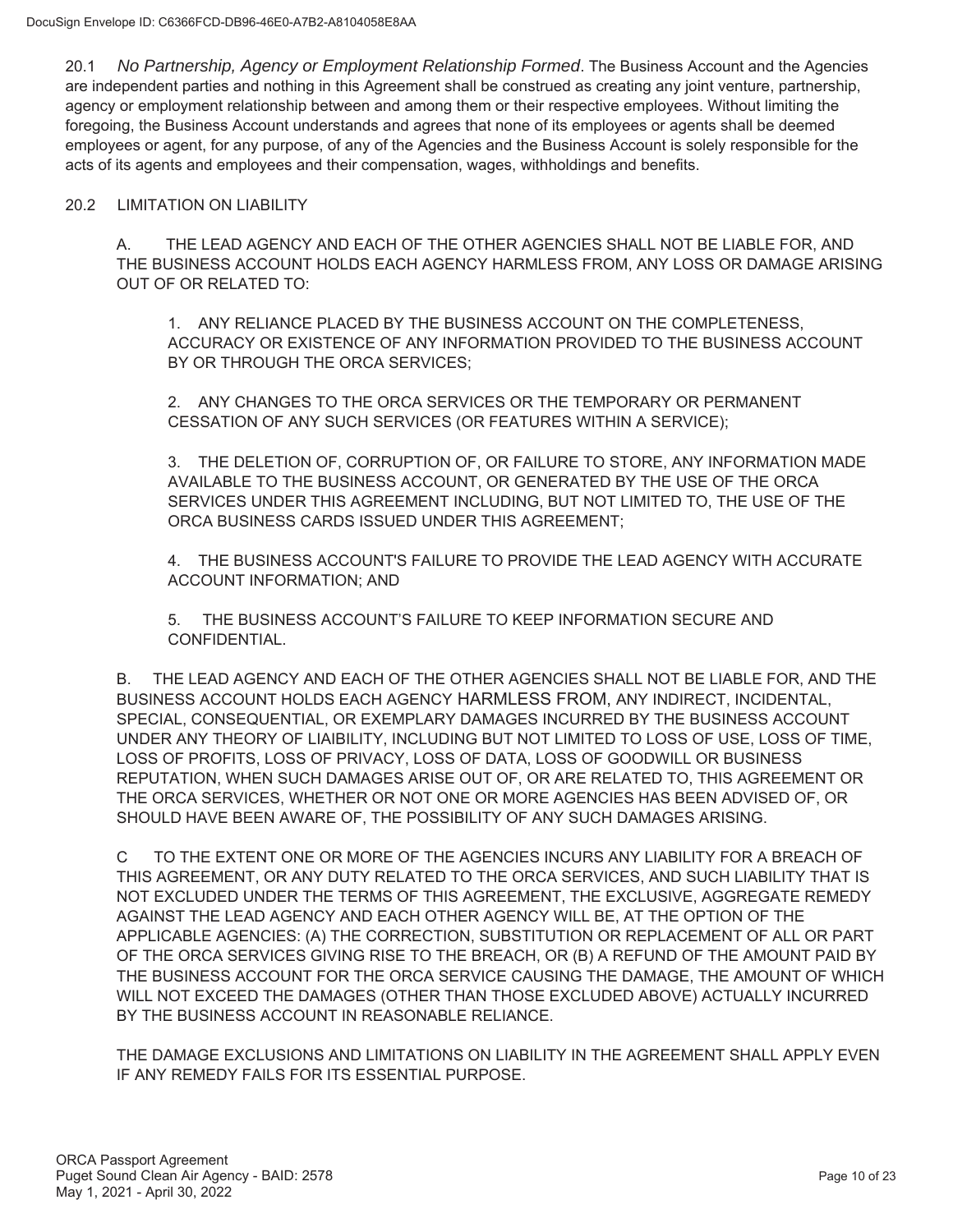20.3 *No Waiver*. The Business Account agrees that if the Lead Agency does not exercise or enforce any legal right or remedy which is contained in the Agreement or under applicable law, this will not be taken to be deemed to be a waiver or modification of the Lead Agency's rights and remedies, and that those rights or remedies will still be available to the Lead Agency.

20.4 *Governing Law and Forum*. This Agreement and all provisions hereof shall be interpreted and enforced in accordance with, and governed by, the applicable law of the State of Washington and of the United States of America without regard to its conflict of laws provisions. The exclusive jurisdiction and venue for conducting any legal actions arising under this Agreement shall reside in either the Federal District Court or the State of Washington Superior Court, as applicable, that is located in the county in which the Lead Agency's primary administrative office is located. The Business Account hereby consents to personal jurisdiction and venue in said courts and waives any right which it might have to conduct legal actions involving the Agencies in other forums.

20.5 *Attorneys' Fees and Costs*. In the event of litigation between the parties related to this Agreement, the Court is authorized to award the substantially prevailing party its costs, fees and expenses including reasonable attorney fees to the extent authorized by the Court and permitted by applicable law.

20.6 *Survival*. Sections 4, 5, 9, 14 and 20 shall survive and remain effective notwithstanding any termination of this Agreement.

20.7 *Use of ORCA name and logos.* The Business Account understands and agrees that the "ORCA" name and logos are trademarked and that it will not copy or use them and any other trade names, trademarks, service marks, logos, domain names, and other distinctive features or intellectual property of the Agencies without written permission. The Agencies understand and agree the Business Account name and logo may be trademarked and that it will not copy or use them and any other trade names, trademarks, service marks, logos, domain names, and other distinctive features or intellectual property of the Business Account without written permission.

## **21.0 SUCCESSORS AND ASSIGNS**

This Agreement and all terms, provisions, conditions and covenants hereof shall be binding upon the parties hereto, and their respective successors and assigns; provided, however, no Party may assign or delegate the duties performed under this Agreement without the written agreement by the Lead Agency, the Business Account and the assignee.

## **22.0 ENTIRE AGREEMENT AND WRITTEN AMENDMENTS**

This Agreement constitutes the entire agreement between the Business Account and the Lead Agency, on behalf of all Agencies, related to the Business Account's use of and access to ORCA Services (but excluding any services which Lead Agency may provide under a separate written agreement), and completely replaces and supersedes any prior oral or written representations or agreements in relation to fare media consignment and sales or to ORCA Services. No oral agreements or modifications will be binding on the parties and any changes shall be effective only upon a written amendment being signed by the parties.

## **23.0 SEVERABILITY**

In the event any provision of this Agreement is determined by a court of competent jurisdiction to be unenforceable or invalid, then the meaning of that provision shall be construed, to the extent feasible, to render the provision enforceable, and if no feasible interpretation would save such provision, it shall be severed from the remainder of the Agreement which shall remain in full force and effect unless the provisions that are invalid and unenforceable substantially impair the value of the entire Agreement to any party.

# **24.0 AUTHORITY TO EXECUTE**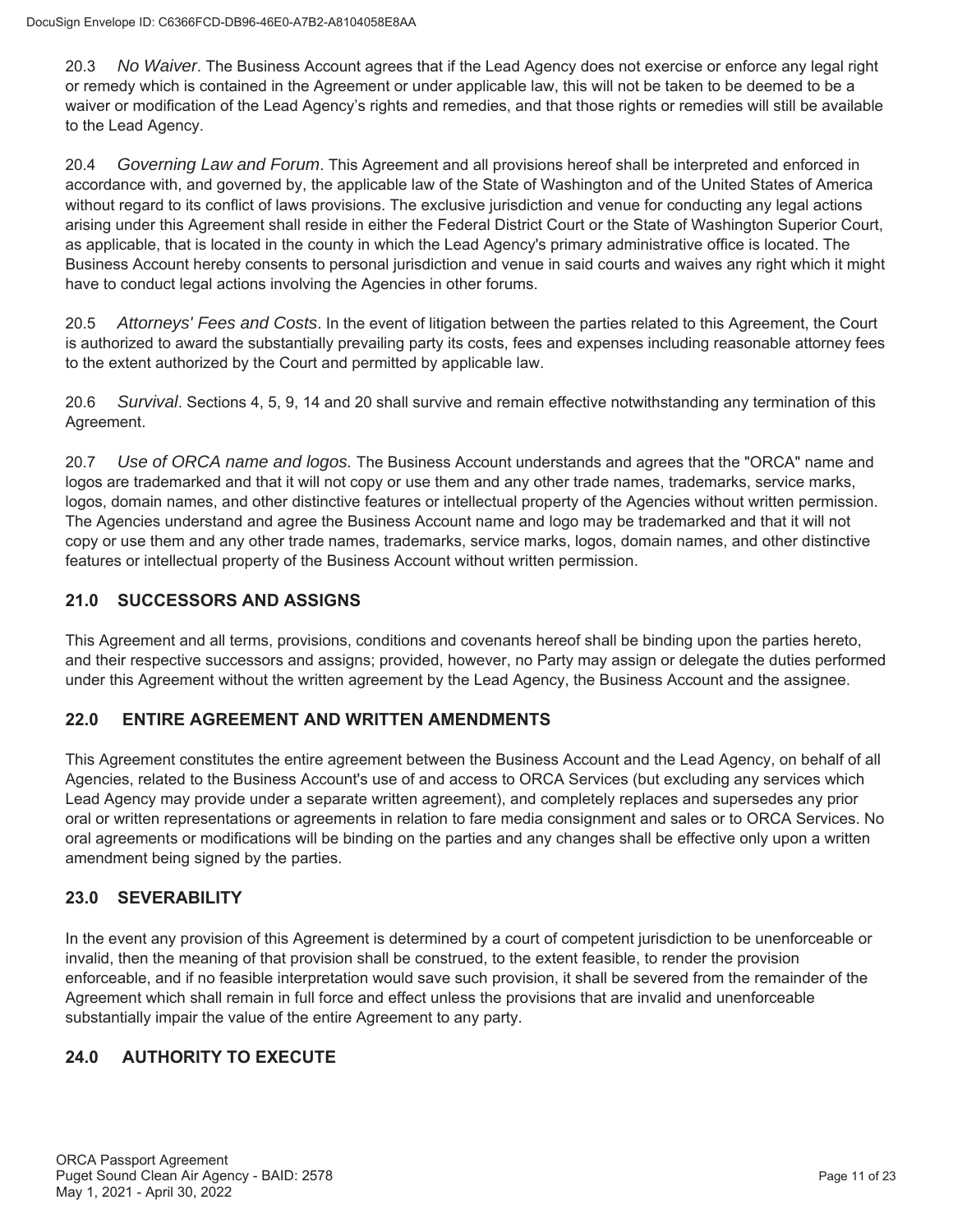Each party to this Agreement represents and warrants that: (i) it has the legal power and authority to execute and perform this Agreement and to grant the rights and assume its obligations herein; and (ii) the person(s) executing this Agreement below on the party's behalf is/are duly authorized to do so, and that the signatures of such person(s) is/are legally sufficient to bind the party hereunder.

## **25.0 COUNTERPARTS**

This Agreement may be executed in two (2) counterparts, each one of which shall be regarded for all purposes as one original.

IN WITNESS WHEREOF, the parties hereto, by their duly authorized representatives, have executed this Agreement as of the Effective Date.

| <b>BUSINESS ACCOUNT</b>               | <b>LEAD TRANSPORTATION AGENCY</b>         |
|---------------------------------------|-------------------------------------------|
| DocuSigned by:<br>BY:<br>R74R953E5R14 | DocuSigned by:<br>lua Perunal<br>BY:      |
| <b>Craig Kenworthy</b>                | <b>Ina Percival</b>                       |
| <b>Executive Director</b>             | Supervisor, Market & Business Development |
| <b>Business Account Name:</b>         | Agency:                                   |
| <b>Puget Sound Clean Air Agency</b>   | <b>King County Metro</b>                  |
|                                       |                                           |
| DATE:<br>4/29/2021                    | DATE:<br>4/29/2021                        |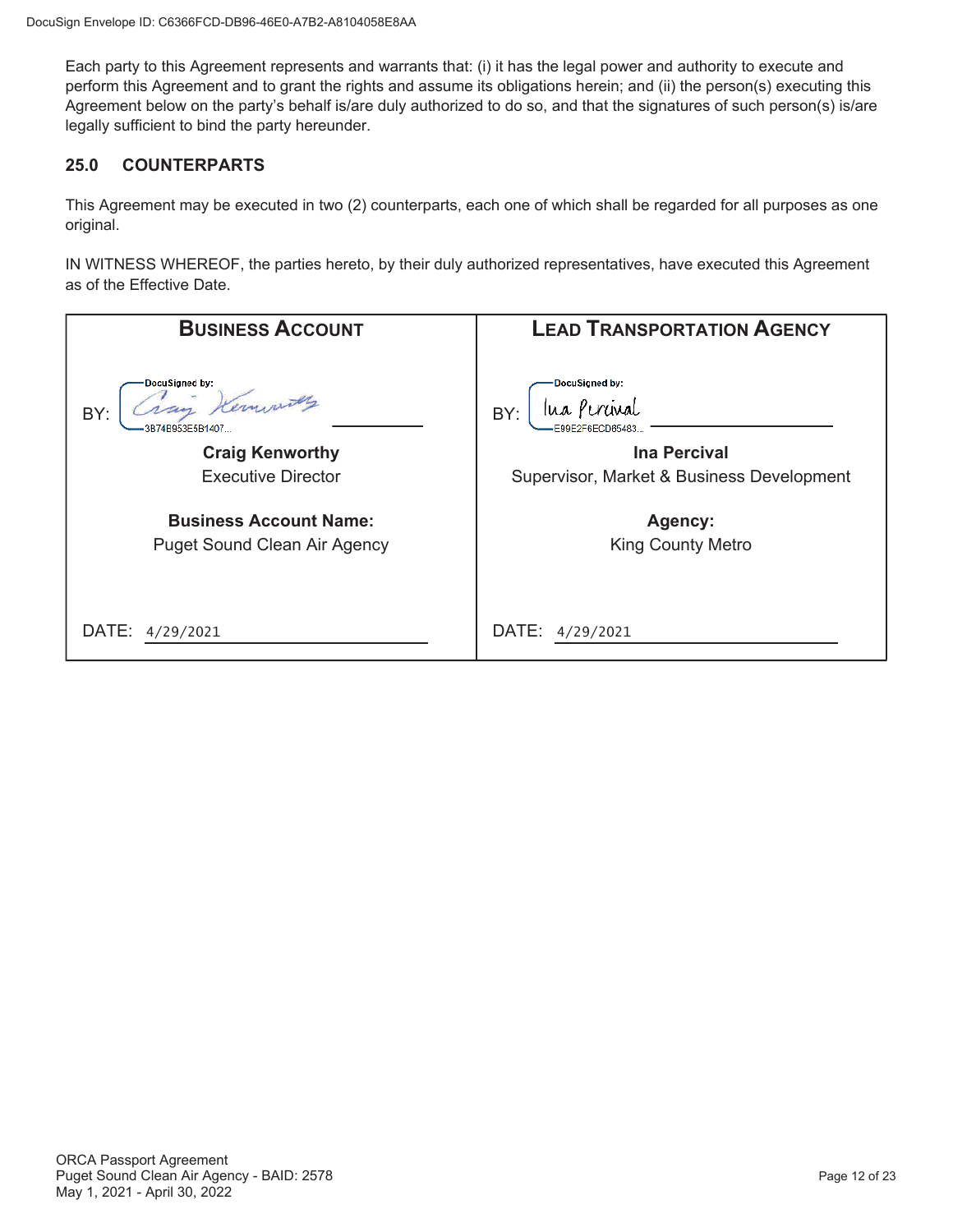## **Attachment 1 PRODUCTS, PRICING AND TERMS – BUSINESS PASSPORT FLAT RATE**

Business Account: Puget Sound Clean Air Agency Business Account Federal Tax ID #: 91-0823558 ORCA Business ID#: 2578 Agreement Type: Renewal Contract Program Term:May 01, 2021 - April 30, 2022

# **Business Passport Flat Rate Products**

- Valid for full fare and unlimited rides on:
- **Bus**: Community Transit, Everett Transit, King County Metro, Kitsap Transit, Pierce Transit and Sound Transit
- **Ferry**: King County Water Taxi and Kitsap Local Ferries and Fast Ferries
- **Monorail**
- **Rail**: Sound Transit Link light rail and Sound Transit Sounder (including Rail Plus partnership with Amtrak Cascades)
- **Seattle Streetcar**
- **Access Transportation**: Service on King County Metro and Kitsap Transit
- **Vanpool**: 100% fare subsidy on Community Transit, King County Metro, Kitsap Transit, and Pierce Transit vanpool vans
- **Vanshare**: 100% subsidy on Community Transit, King County Metro, Kitsap Transit and Pierce Transit vanshare vans
- **Guaranteed Ride Home**: Up to eight rides home per employee. (For details, see Attachment 6 Emergency Guaranteed Ride Home, or call: 425-450-4555)

| <b>Passport Zone and Worksite Location</b>         | <b>Employees</b> | <b>Annual Rate per</b><br><b>Employee</b> | Cost        |
|----------------------------------------------------|------------------|-------------------------------------------|-------------|
| <b>Belltown</b><br>1904 3rd Ave, Seattle, WA 98101 | 70               | \$426.76                                  | \$29,873.20 |
| <b>Total</b>                                       | 70               |                                           | \$29,873.20 |

# **Emergency Guaranteed Ride Home**

Emergency guaranteed ride home service provides up to eight rides per employee. See Attachment 6.

# **Vanpool and Vanshare Service**

The vanpool/vanshare subsidy dollar amounts specified above are based on the estimated usage by Eligible Employees of each included Agency's vanpool/vanshare services.

- If the vanpool/vanshare dollar amount specified above is less than the amount due for actual usage by Eligible Employees for any of the included Agency's vanpool/vanshare services under this Agreement, the provider Agency may invoice the Business Account for the additional use.
- If the Business Account enters into a successor agreement to this Agreement, the difference between the specified amount above and the actual amount due each included Agency under this Agreement will be calculated. An overpayment under this Agreement will be subtracted from the amount specified in the successor agreement. A deficit under this Agreement will be added to the amount specified in the successor agreement, if the provider Agency did not submit a supplemental invoice.
- If this Agreement is terminated or expires without the Business Account entering into a successor agreement, the difference between the specified amount above and the actual amount due each included Agency under this Agreement will be calculated. An overpayment under this Agreement will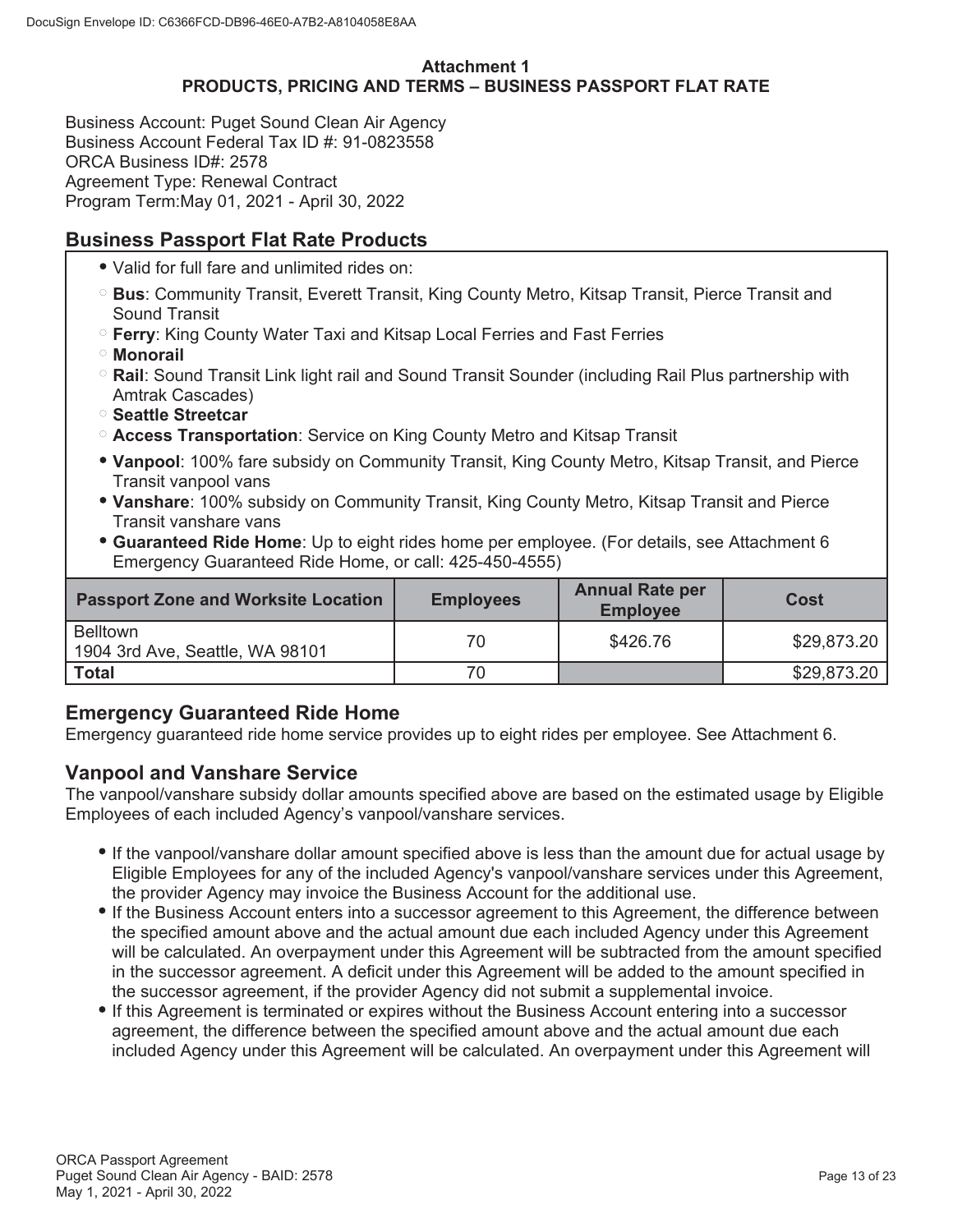be credited against any amount still due from the Business Account, or reimbursed by the provider Agency if none is still due. A deficit under this Agreement shall become immediately due and payable by the Business Account to the provider Agency.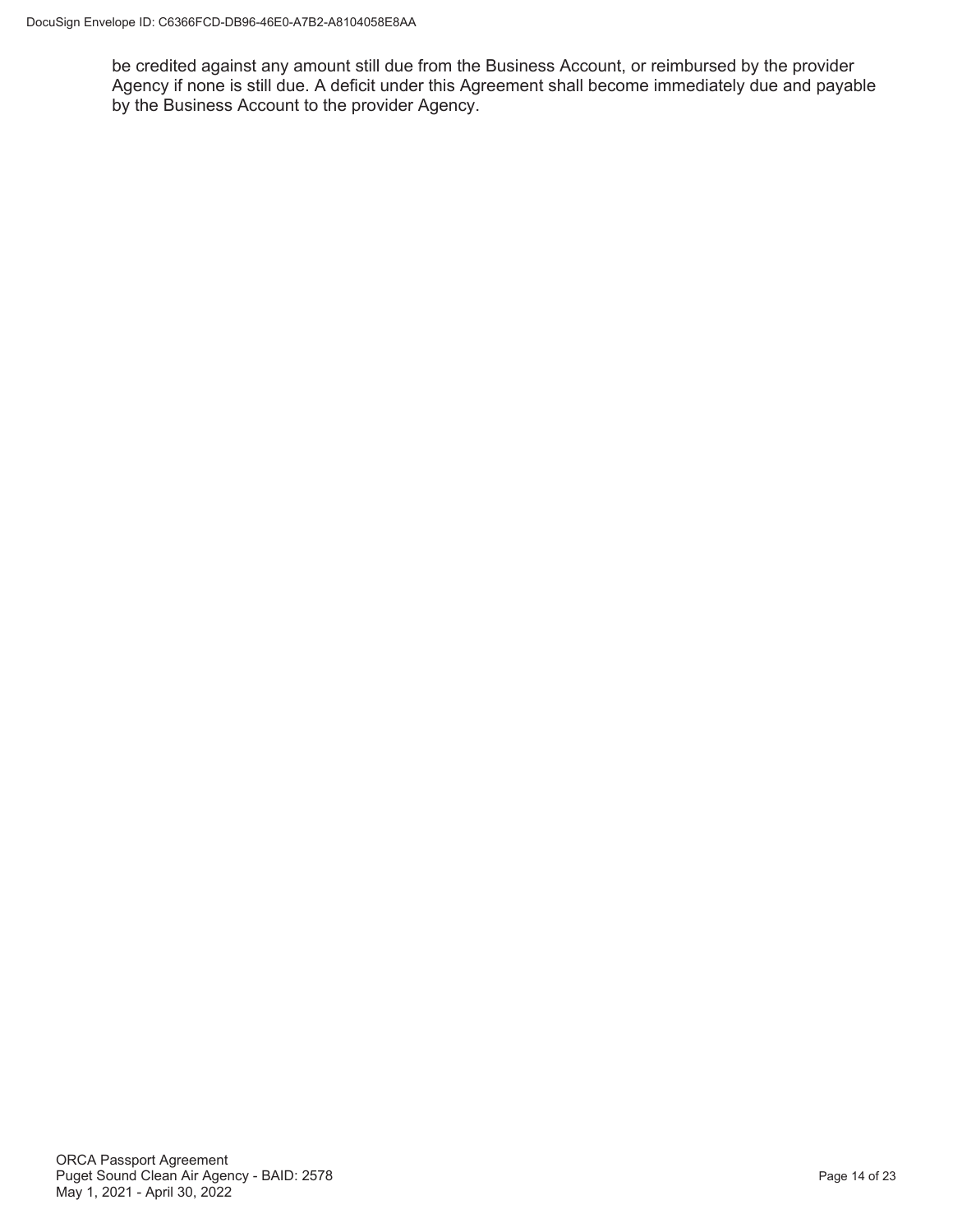# **Business Passport Flat Rate Payment Terms**

- Net 60 days from start of program term
- Payment due per the above terms. Invoice will be sent by King County Finance.

## **Additional Information**

Additional Card Orders

During the agreement term additional cards can be ordered at the standard card fee only.

Amount of Eligible Employee contribution

(Note: employees may contribute up to 50% of the Annual Rate per Employee)

1904 3rd Ave, Seattle, WA 98101  $\vert$  =  $\vert$  =  $\vert$  \$0

## **Business Choice Products**

Choice Products purchased by the Business Account will be prepaid by check or credit card, at prevailing retail rates.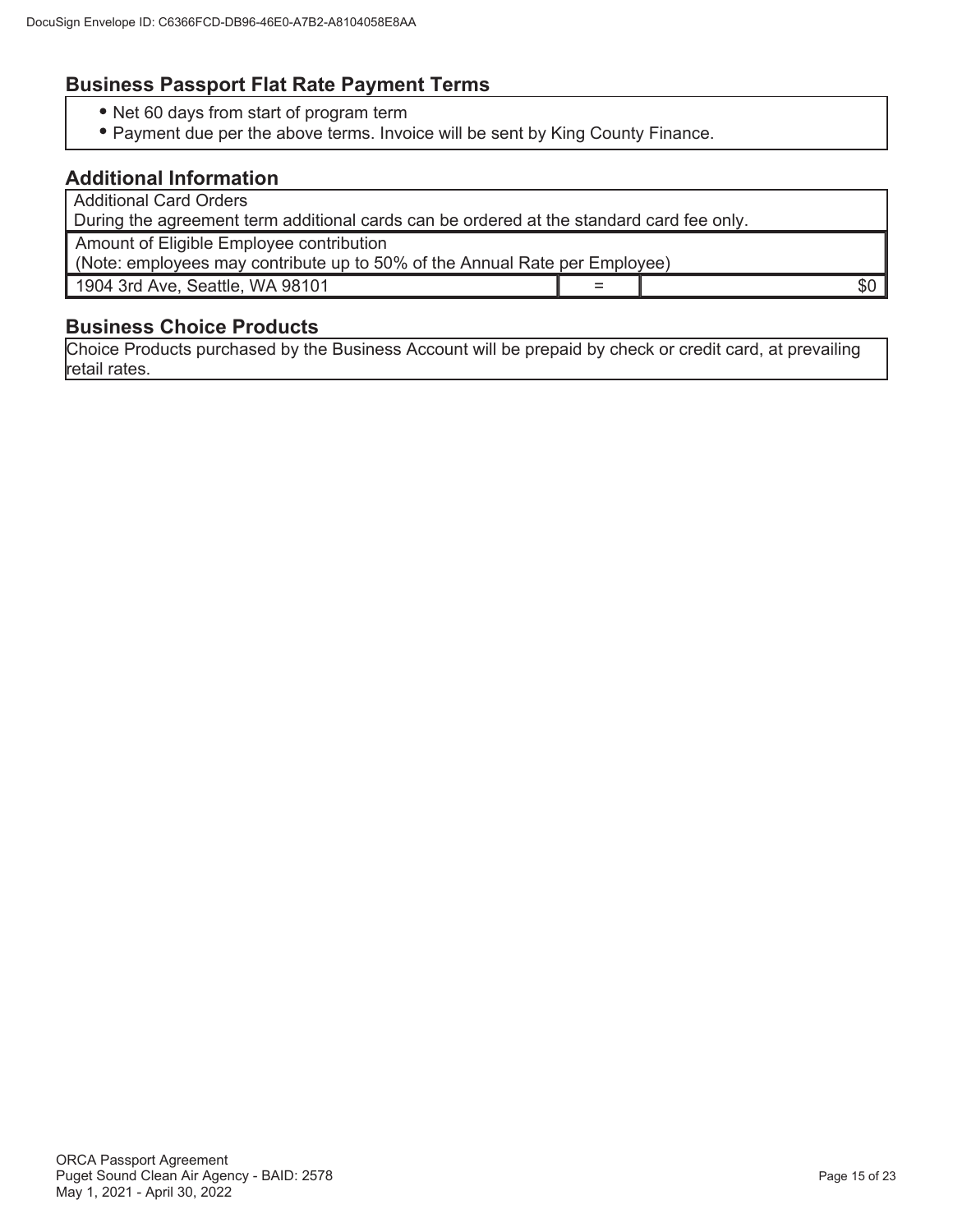|                      | <b>BUSINESS ACCOUNT - Primary</b>   | <b>LEAD AGENCY - Primary</b>           |
|----------------------|-------------------------------------|----------------------------------------|
| Name                 | <b>Heather Beckford</b>             | Wan-Lin Tsou                           |
| Title                | Human Resources Manager             | <b>Customer Service Coordinator</b>    |
| <b>Business Name</b> | <b>Puget Sound Clean Air Agency</b> | <b>King County Metro</b>               |
| <b>Address</b>       | 1904 3rd Ave Suite 105              | 201 S Jackson St, KSC-TR-0326          |
|                      | Seattle, WA 98101                   | Seattle, WA 98104                      |
| Telephone            | (206) 689-4041                      | (206) 263-6838                         |
| E-Mail               | heatherb@pscleanair.org             | wtsou@kingcounty.gov                   |
|                      | <b>BUSINESS ACCOUNT - Secondary</b> | <b>LEAD AGENCY - Technical Support</b> |
| Name                 | Andrea King                         | Lead Agency Representative             |
| <b>Title</b>         | <b>Accounting Technician</b>        |                                        |
| <b>Business Name</b> | <b>Puget Sound Clean Air Agency</b> | <b>King County Metro</b>               |
| <b>Address</b>       | 1904 3rd Ave Suite 105              | 201 S Jackson St, KSC-TR-0326          |
|                      | Seattle, WA 98101                   | Seattle, WA 98104                      |
| Telephone            | (206) 689-4014                      | (206) 477-3700                         |
| E-Mail               | andreak@pscleanair.org              | business.leadagent@kingcounty.gov      |
|                      | <b>BILLING INFORMATION</b>          |                                        |
| Name                 | <b>Heather Beckford</b>             |                                        |
| <b>Title</b>         | Human Resources Manager             |                                        |
| <b>Business Name</b> | <b>Puget Sound Clean Air Agency</b> |                                        |
| <b>Address</b>       | 1904 3rd Ave Suite 105              |                                        |
|                      | Seattle, WA 98101                   |                                        |
| Telephone            | (206) 689-4041                      |                                        |
| E-Mail               | heatherb@pscleanair.org             |                                        |

## **Attachment 2 DESIGNATED REPRESENTATIVES**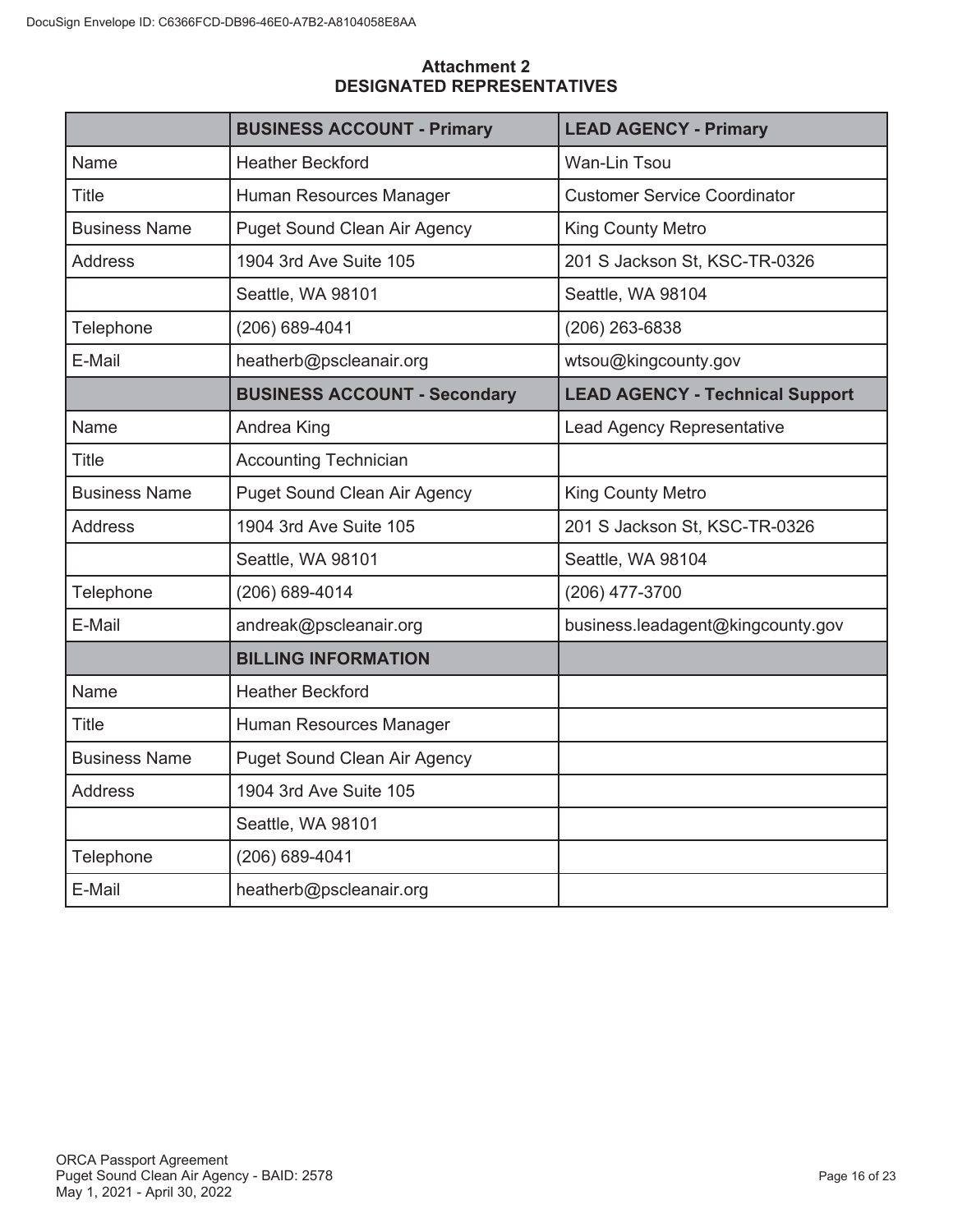## **Attachment 3 ELIGIBLE BUSINESS CARDHOLDERS**

# **Definition and Number of Eligible Participants**

| <b>Definition of Eligible</b>                    | All employees who work at the company worksite |
|--------------------------------------------------|------------------------------------------------|
| <b>Participants</b>                              | 1904 3rd Ave, Seattle, WA 98101                |
| <b>Number of Eligible</b><br><b>Participants</b> | 70                                             |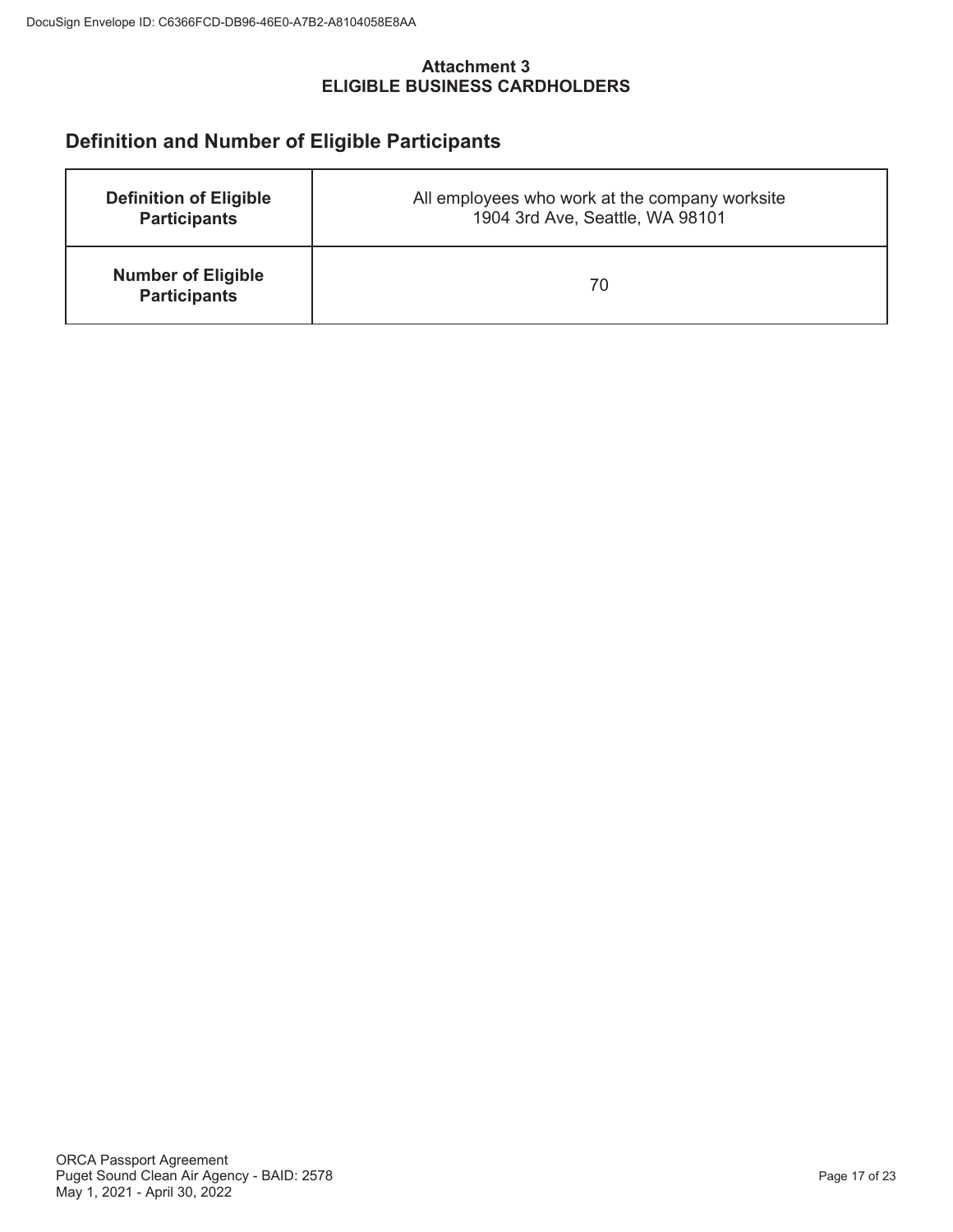## **Attachment 4 ORCA BUSINESS CARDHOLDER RULES OF USE**

As a Business Account Cardholder, I agree to the following:

1. I understand that the ORCA Business Card is owned by the employer that provided it to me and it has been provided to me for my personal use only. I agree that I will not sell or transfer my assigned ORCA Card to another person. If I violate these terms of use, my ORCA Card may be blocked from further use.

2. I will keep my assigned ORCA Business Card secure and in good condition, and I will immediately report a lost, stolen, or damaged ORCA Business Card to my company's Transportation Coordinator. I understand an ORCA Business Card will be replaced at the fee charged by my company.

3. I will return my assigned ORCA Business Card upon request or when I leave my employment or otherwise do not meet the eligibility requirements of my company. If I do not return my ORCA Business Card, I understand that it may be blocked for further use.

4. I understand that my ORCA Business Card is valid for the following provided by the listed transportation Agencies.

a. 100% of fares on regularly scheduled transportation service on Community Transit, Everett Transit, King County Metro, King County Water Taxi, Kitsap Transit and Kitsap Ferries, Monorail, Pierce Transit, Sound Transit, and Seattle Streetcar.

b. 100% of vanpool and vanshare fares on vanpool services provided by Community Transit, Kitsap Transit, Metro Transit, and Pierce Transit.

5. I understand and will comply with policies of my employer or other institution that provided my ORCA Business Card.

6. I understand that the ORCA Business Card is not valid for fare payment on transportation services not specified in Section 4 and I am responsible for paying any additional fares required for services not covered, or not fully covered, by my assigned ORCA Business Card.

7. I understand that any additional ORCA Products I load onto my assigned ORCA Card will become the property of the company that owns my ORCA Business Card and the refund, if any, of such products will be made by the company according to its refund policy.

8. I understand in the event any ORCA Products I load onto my assigned ORCA Card must be replaced, I am responsible for any fares required during the replacement period.

9. I understand the ORCA system will record data each time I use my assigned ORCA Business Card. Data will include the date, time and location of the card when it is presented. I understand this data is owned by the transit Agencies and is accessible to the company that owns my ORCA Business Card.

10. I understand that the ORCA Card must be "tapped" on a card reader to show proof of fare payment or issuance of a valid fare. Merely showing the ORCA Card on a bus, train, ferry or light rail vehicle does not constitute proof of fare payment or issuance of a valid fare. I will be subject to a fine if the ORCA Card is not "tapped," and I understand I will be personally responsible for any fines that may be imposed.

11. I understand that for the correct fare to be recorded, I must "tap" off on a card reader when exiting some transit systems. For example, I must "tap" off when exiting from a Sounder train or Link light rail.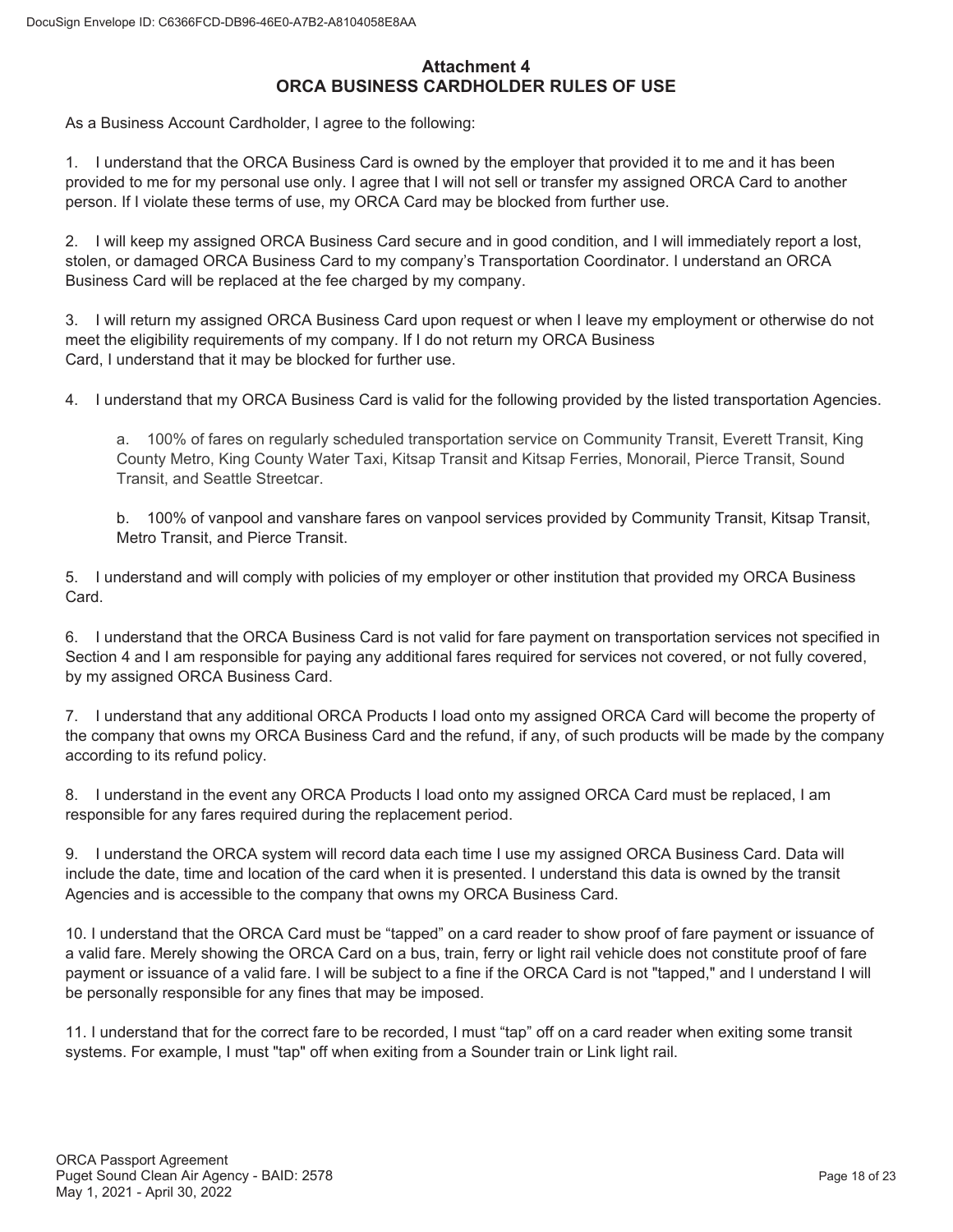I acknowledge the receipt of my ORCA Business Card, and understand and agree to the terms stated above on using the ORCA Business Card.

 $\overline{\phantom{a}}$ Employee's Signature / Date

 $\overline{\phantom{a}}$ Employee's Printed Name / Date

**Transportation Coordinator Use Only – ORCA Card returned:**

 $\overline{\phantom{a}}$ Employee's Signature / Date

 $\frac{1}{2}$  ,  $\frac{1}{2}$  ,  $\frac{1}{2}$  ,  $\frac{1}{2}$  ,  $\frac{1}{2}$  ,  $\frac{1}{2}$  ,  $\frac{1}{2}$  ,  $\frac{1}{2}$  ,  $\frac{1}{2}$  ,  $\frac{1}{2}$ ORCA Card Serial#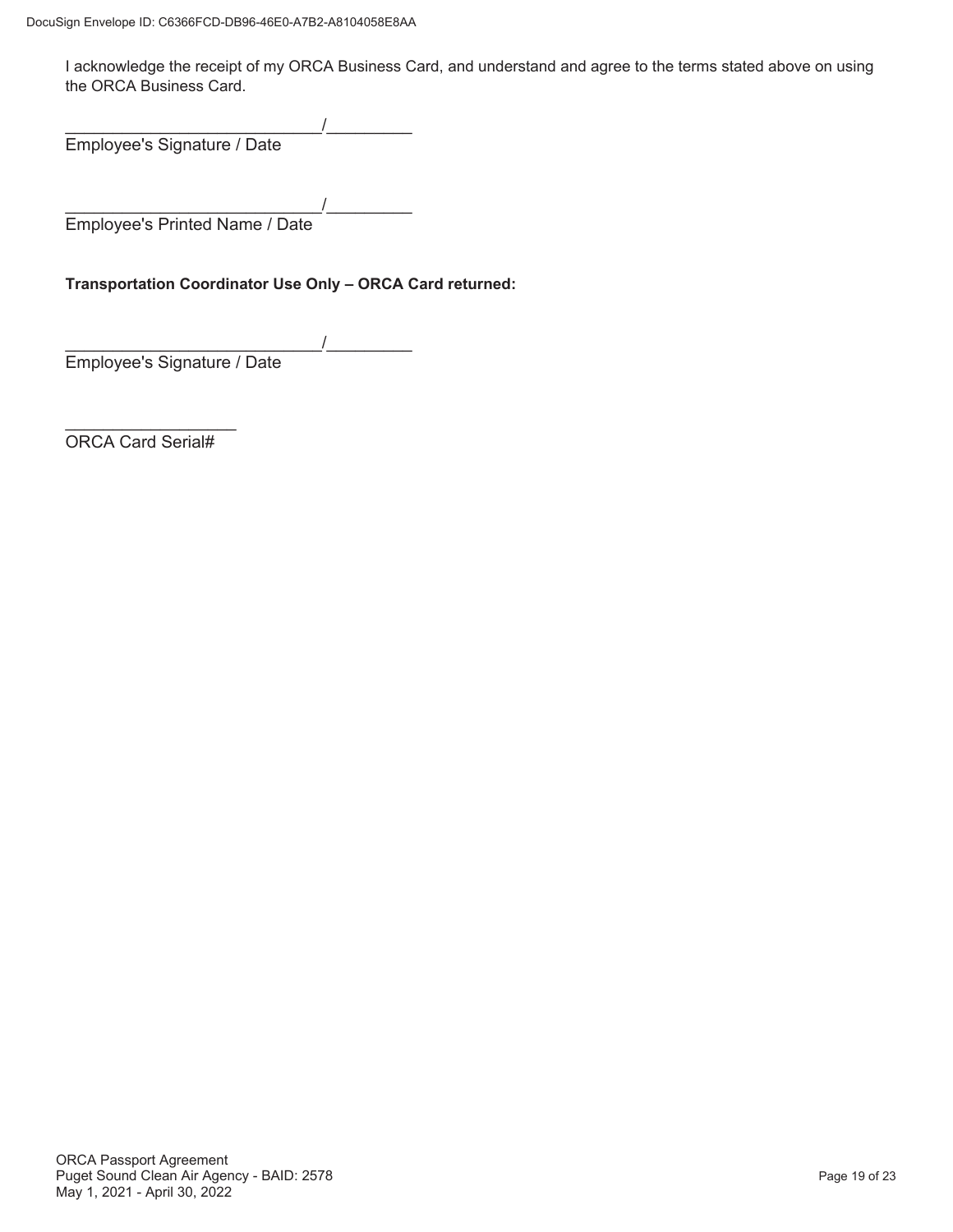## **Attachment 5 ORCA BUSINESS ACCOUNT SECURITY STANDARDS**

### **1.0 Application Security**

1.1 At the time the Business Account enters into the ORCA program, the Lead Agency will provide a single Business Account user id and temporary password to the Business Account's Primary Contact (as specified in Attachment 2, *Designated Representatives*, to enable access to the Business Account's area of the Business Account Website.

1.2 The Business Account shall immediately change the temporary password to a strong password that meets the following criteria:

> a. Length - At least eight (8) characters in length or the maximum length permitted by the ORCA system, whichever is shorter.

b. Elements - Contains one each of at least three (3) of the following four (4) elements:

- 1. English upper case letters (A, B, C...)
- 2. English lower case letters (a, b, c...)
- 3. Westernized Arabic numbers: 0, 1, 2...9
- 4. Special characters: (@, #, %...)

1.3 The Business Account shall restrict access to the ORCA Business Account Website by providing its user id and password to only the employee(s) who have a business "need to know" and who are authorized by the Business Account as "system user(s)".

1.4 Access to the ORCA Business Account Website is restricted to the purpose of authorized administrative support for the ORCA Business Account program

1.5 The Business Account's password shall be changed at least quarterly but also immediately upon (a) a system user leaving the Business Account's employment or otherwise losing his/her status as an authorized user; and (b) the Business Account learning that the password has been obtained by unauthorized persons or entities.

1.6 The Business Account's Primary Contact will review security policies and guidelines with system users at least quarterly.

### **2.0 Physical Security**

2.1 The Business Account shall require system users, when not at their workstations, to log off the Business Account Website, or lock their screen using a password protected screen-saver in order to prevent unauthorized access.

2.2 ORCA card stock shall be kept in a secure/locked location with access limited to those administering the program.

2.3 The Business Account shall require its employees to keep printed reports containing account information in a secure location.

### **3.0 Incident Management**

3.1 The Business Account shall report any security incident or suspected incident immediately to the Lead Agency. Examples of possible security incidents would be: introduction of computer viruses, unauthorized transactions or blocked cards, or lost or stolen card stock.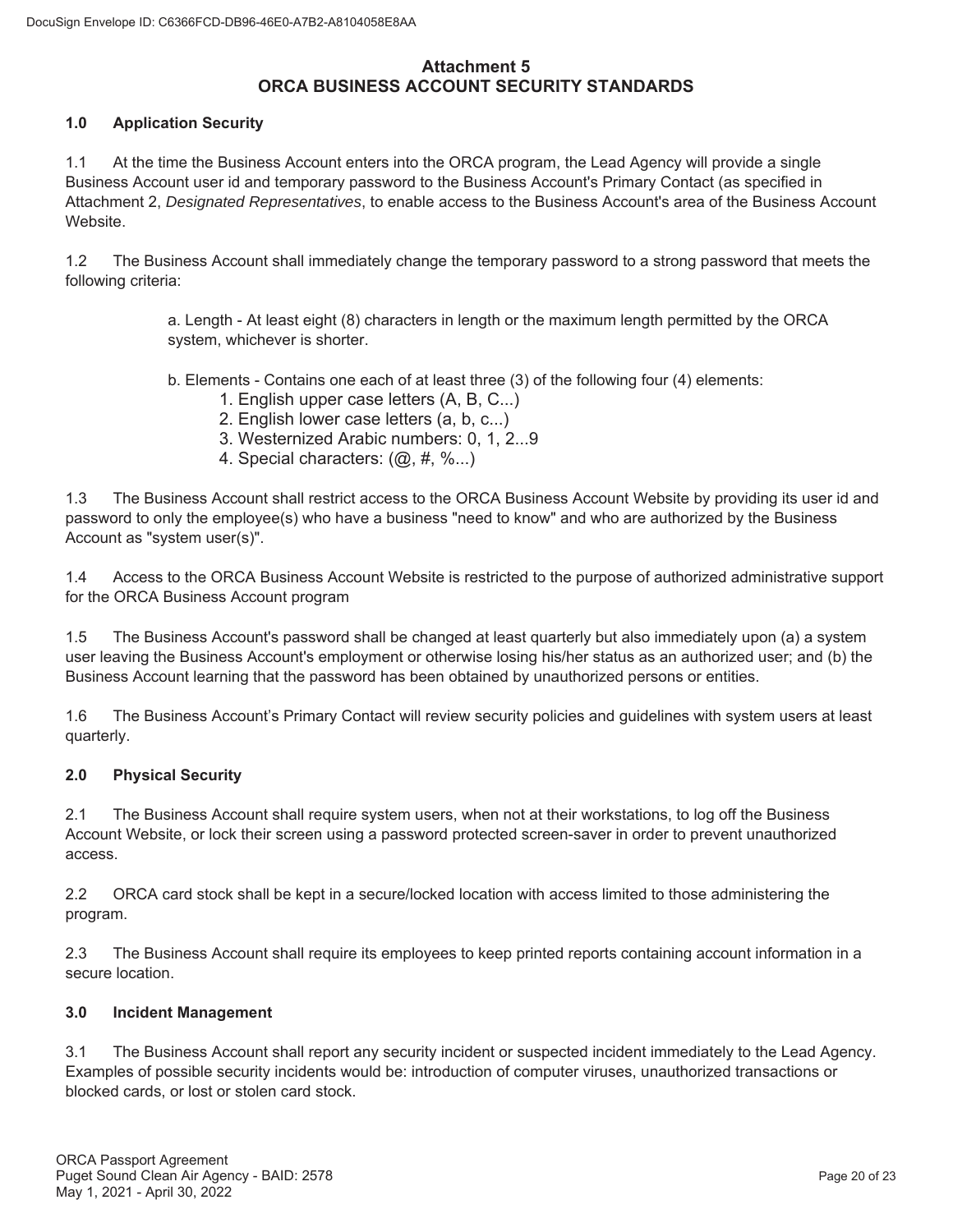## **Attachment 6 HOME FREE GUARANTEE PROGRAM**

Home Free Guarantee (hereinafter, "HFG") is a King County program that guarantees payment for taxi fares incurred by Eligible Employees who meet the eligible criteria, as set forth below, and taken in accordance with the terms set forth below. HFG is the emergency guaranteed ride home service mentioned in Attachment 1 of the ORCA Business Passport Agreement.

#### **1.0 DEFINITIONS**

#### 1.1 Approved Commute Modes

Eligible Employees must have commuted from their principal residence, transit center, or park & ride lot to the Business Account's worksite by one of the following modes: bus, train, carpool, vanpool, walk-on or bicycle-on ferry, bicycle, or walk.

#### 1.2 Eligible Reasons For Using HFG

The following are eligible reasons for using HFG:

a. Eligible Employee's or family member's unexpected illness or emergency.

b. Unexpected schedule change such that the normal commute mode is not available for the return commute to the starting place of their commute. Unexpected means the employee learns of the schedule change that day.

c. Missing the employee's normal return commute to the starting place of their commute for reasons, other than weather or acts of nature which are beyond the employee's control, and of which they had no prior knowledge. For example, the employee's carpool driver left work or worked late unexpectedly.

1.3 Non-Eligible Reasons For Using HFG

Reasons which are not eligible for HFG use include, but are not limited to, the following:

a. Pre-scheduled medical or other appointments.

b. To transport individuals who have incurred injury or illness related to their occupation. An HFG ride should NEVER be used where an ambulance is appropriate, nor should an HFG ride replace Business Account's legal responsibility under workers' compensation laws and regulations.

c. Employee termination or reductions in force.

d. Other situations where, in the opinion of the Business Account's Program Coordinator, alternate transportation could have been arranged ahead of time.

#### 1.4 Eligible Destinations For An HFG Ride

a. From the Business Account's worksite to the Eligible Employee's principal place of residence.

b. From the Business Account's worksite to the Eligible Employee's personal vehicle, e.g. vehicle located at a transit center or park & ride lot.

c. From the Business Account's worksite to the Eligible Employee's usual commute ferry terminal on the east side of Puget Sound.

#### 1.5 Intermediate Stops

Intermediate stops are permitted only if they are of an emergency nature and are requested in advance by the Eligible Employee and are authorized in advance of the HFG ride by the Business Account's Program Coordinator (i.e. pick up a necessary prescription at a pharmacy; pick up a sick child at school).

#### **2.0 BUSINESS ACCOUNT RESPONSIBILITIES**

2.1 HFG Program Payment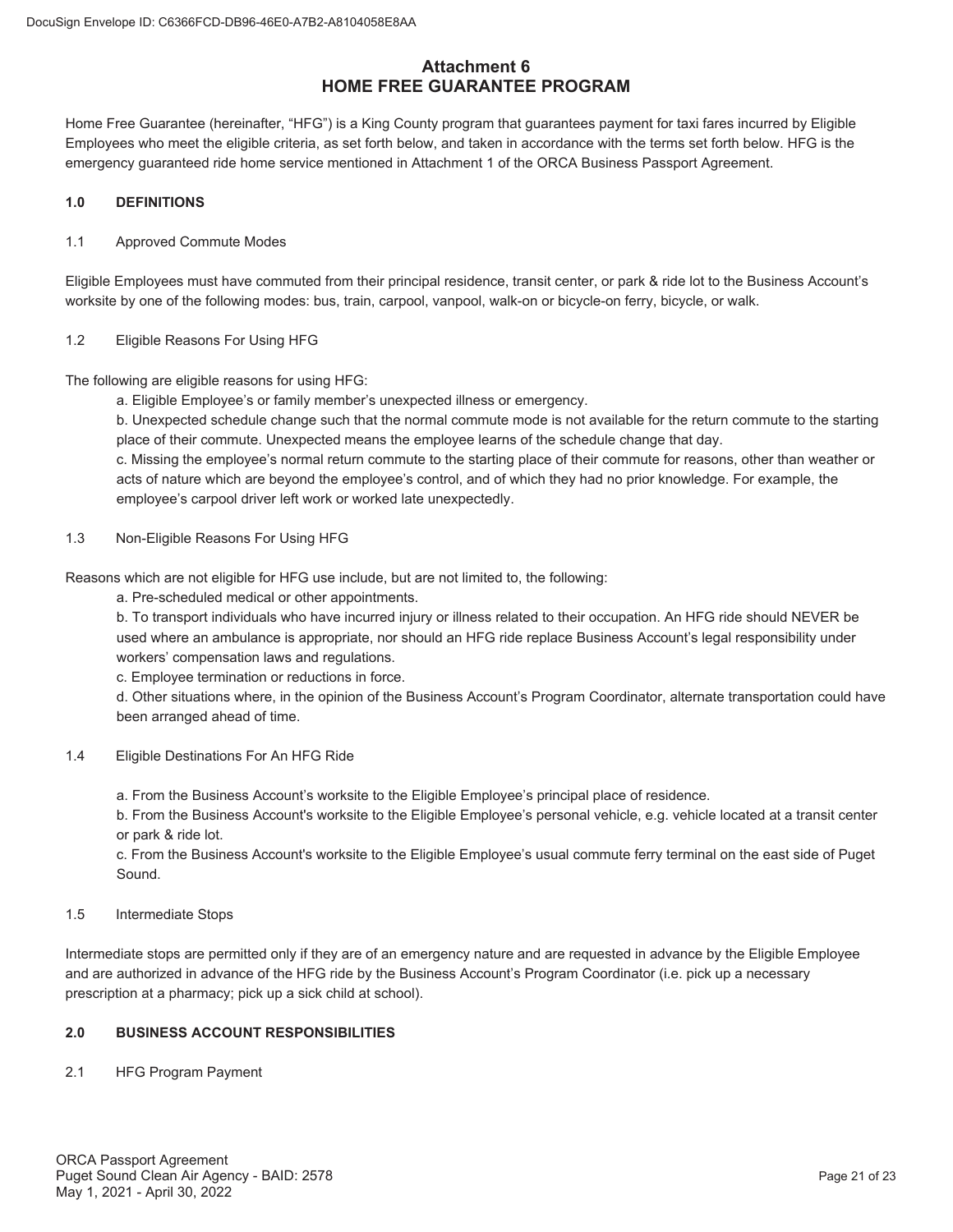Business Account's payment for HFG services is accounted for in the base price of the ORCA Business Passport Agreement, as indicated in Attachment 1.

#### 2.2 Program Coordinator

Business Account shall designate as many Program Coordinators as necessary to administer and perform the necessary HFG program tasks as set forth in this Attachment.

2.3 Number Of HFG Rides Per Eligible Employee

Business Account shall ensure that each Eligible Employee does not exceed eight (8) HFG rides per twelve (12) month period.

#### 2.4 Access to Service

Business Account shall make information about how to access HFG rides available to all Eligible Employees.

### **3.0 HFG PROGRAM TASKS**

#### 3.1 Process

To access HFG rides, Eligible Employees shall contact the Program Coordinator. The Program Coordinator shall call directly an answering service provider, contracted for by King County. The phone number is **425-450-4555**. Program Coordinator shall screen and obtain the following information from the Eligible Employee, and provide the information to the answering service provider as part of arranging the taxi ride for the Eligible Employee.

a. Verify the Eligible Employee has commuted to the worksite by an eligible mode.

b. Verify the Eligible Employee has an eligible reason and eligible destination for an HFG ride.

### 3.2 Reporting

a. Once an Eligible Employee takes the emergency taxi ride, obtain from the Eligible Employee a completed receipt of the taxi trip.

b. Business Account's Program Coordinator shall forward copies of such receipts to King County at the end of each month for record keeping and accounting purposes.

### **4.0 KING COUNTY RESPONSIBILITIES**

4.1 Participating Taxi Business Account(s)

Business Account agrees that neither King County nor answering service provider is responsible for providing transportation services under the HFG program. Business Account further agrees that King County makes no guarantee or warranty as to the availability, quality or reliability of taxi service, and that King County's sole obligation under the program is to make payment of the taxi provider for trips actually taken in accordance with the terms of this Agreement. Business Account agrees it shall make no claims of any kind or bring any suits of any kind against King County for damages or injuries of any kind arising out of or in any way related to the HFG program. Without limiting the foregoing and by way of example only, the Business Account agrees that King County shall not be liable for any injuries or damages caused by negligence or intentional acts occurring before, during or after a taxi ride or for any injuries or damages caused by failure of a taxi to provide a ride due to negligence, intentional acts or causes beyond the taxi's control, including but not limited to incidence of fire, flood, snow, earthquake or other acts of nature, riots, insurrection, accident, order of any court or civil authority, and strikes or other labor actions.

### 4.2 Payment Of Authorized HFG Taxi Fares

King County shall pay the metered fare amount of a Business Account's Program Coordinator-authorized HFG ride, as defined in the DEFINITIONS section above, for a one-way distance of up to sixty (60) miles. Business Account or Eligible Employee taking the